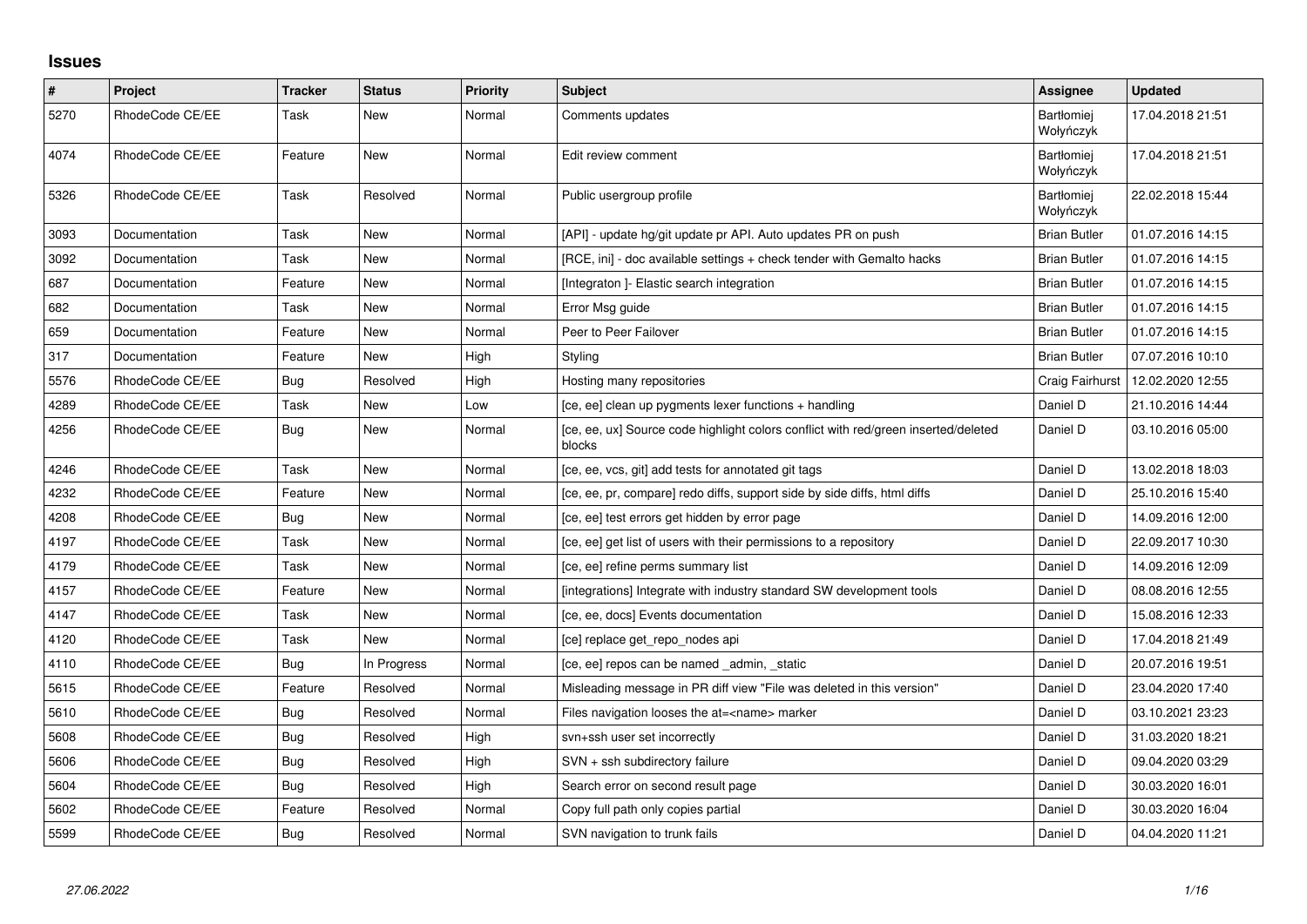| $\pmb{\#}$ | Project         | <b>Tracker</b> | <b>Status</b> | <b>Priority</b> | <b>Subject</b>                                                                                                       | Assignee             | <b>Updated</b>                   |
|------------|-----------------|----------------|---------------|-----------------|----------------------------------------------------------------------------------------------------------------------|----------------------|----------------------------------|
| 5581       | RhodeCode CE/EE | Feature        | Resolved      | Normal          | expose `send email` option in the HTTP API, for `comment commit` and<br>`comment_pull_request`                       | Daniel D             | 29.01.2020 11:46                 |
| 5579       | RhodeCode CE/EE | Bug            | Resolved      | Normal          | JS bug when a commit message can be parsed as a number                                                               | Daniel D             | 20.01.2020 10:04                 |
| 4311       | RhodeCode CE/EE | Task           | Resolved      | Normal          | Diffs feedback                                                                                                       | Daniel D             | 26.11.2016 14:10                 |
| 4296       | RhodeCode CE/EE | <b>Bug</b>     | Resolved      | Normal          | [ee] Can not create pull requests with reviewers.                                                                    | Daniel D             | 07.11.2016 21:17                 |
| 4288       | RhodeCode CE/EE | Task           | Resolved      | Normal          | [ce, ee] unify controllers that use diffs                                                                            | Daniel D             | 02.08.2017 11:41                 |
| 4278       | RhodeCode CE/EE | Bug            | Resolved      | Normal          | [admin] Clicking the save button in admin -> settings -> issue tracker leads to<br>exception if no patterns entered. | Daniel D             | 18.10.2016 13:38                 |
| 4268       | RhodeCode CE/EE | Bug            | Resolved      | High            | [ee] default reviewers from changed lines is returning wrong values                                                  | Daniel D             | 06.10.2016 14:35                 |
| 4267       | RhodeCode CE/EE | Feature        | Resolved      | Normal          | [ce, ee] jira tracker integration wildcard project key support                                                       | Daniel D             | 10.10.2016 20:13                 |
| 4259       | RhodeCode CE/EE | Task           | Resolved      | Low             | Events, create post-create-user event                                                                                | Daniel D             | 30.01.2017 20:11                 |
| 4238       | RhodeCode CE/EE | Task           | Resolved      | Normal          | default reviewers updates                                                                                            | Daniel D             | 06.10.2016 14:26                 |
| 4233       | RhodeCode CE/EE | <b>Bug</b>     | Resolved      | High            | slack, git push problem                                                                                              | Daniel D             | 26.09.2016 11:56                 |
| 4225       | RhodeCode CE/EE | Feature        | Resolved      | Normal          | [ce, ee] repo group integrations cascade to child repo groups                                                        | Daniel D             | 14.09.2016 11:12                 |
| 4223       | RhodeCode CE/EE | Bug            | Resolved      | High            | [git, tags] annotated tags not appearing in UI                                                                       | Daniel D             | 12.09.2016 06:12                 |
| 4202       | RhodeCode CE/EE | Task           | Resolved      | Normal          | Polish the 503.html page                                                                                             | Daniel D             | 30.08.2016 23:54                 |
| 4183       | RhodeCode CE/EE | Feature        | Resolved      | Normal          | Different roles for PR reviewers                                                                                     | Daniel D             | 12.10.2020 23:13                 |
| 4181       | RhodeCode CE/EE | Task           | Resolved      | Normal          | Integrations: allow root repos only integrations                                                                     | Daniel D             | 31.08.2016 17:44                 |
| 4180       | RhodeCode CE/EE | Task           | Resolved      | Normal          | integrations: possible limit the updates sent                                                                        | Daniel D             | 22.08.2016 12:22                 |
| 4175       | RhodeCode CE/EE | Feature        | Resolved      | Normal          | [ce, ee] repo group integrations                                                                                     | Daniel D             | 16.08.2016 20:00                 |
| 4173       | RhodeCode CE/EE | Bug            | Resolved      | Urgent          | [ce, ee] mysql recycle pool timeout not working                                                                      | Daniel D             | 16.08.2016 22:02                 |
| 4091       | RhodeCode CE/EE | Bug            | Resolved      | Normal          | [ce, ee] Redmine integration blocks for 30 seconds if redmine server not available                                   | Daniel D             | 15.07.2016 12:26                 |
| 1131       | RhodeCode CE/EE | Feature        | Resolved      | Normal          | Implement default reviewers for code review                                                                          | Daniel D             | 21.09.2016 18:28                 |
| 4092       | RhodeCode CE/EE | Bug            | Feedback      | Normal          | [ce, ee] Redmine/JIRA integrations - smart commits                                                                   | Daniel D             | 21.07.2016 12:59                 |
| 4199       | RhodeCode CE/EE | Bug            | Resolved      | High            | investigate: ongoing SSL problems when switching to 4.X from 3.X                                                     | Johannes<br>Bornhold | 15.09.2016 13:14                 |
| 4153       | RhodeCode CE/EE | Task           | Resolved      | Normal          | Optimize readme fetching by changing the system of readme detection                                                  | Johannes<br>Bornhold | 09.09.2016 10:17                 |
| 3971       | RhodeCode CE/EE | Bug            | Resolved      | Normal          | [ce, vcs] Merge requests/Pull requests failing due to rebase problem                                                 | Johannes<br>Bornhold | 19.07.2016 15:54                 |
| 4254       | RhodeCode CE/EE | <b>Bug</b>     | Resolved      | Normal          | [frontend] 500 Internal Server Error with i18n-ed pages                                                              |                      | Lisa Quatmann   30.09.2016 14:38 |
| 4224       | RhodeCode CE/EE | <b>Bug</b>     | Resolved      | Normal          | [docs] update docs re: removing old instances when switching editions                                                |                      | Lisa Quatmann   11.10.2016 15:36 |
| 4194       | RhodeCode CE/EE | Task           | Resolved      | Normal          | move svn http backend out of labs into a real VCS settings                                                           | Lisa Quatmann        | 14.09.2016 23:16                 |
| 4121       | RhodeCode CE/EE | <b>Bug</b>     | Resolved      | Normal          | [ce, ee] server announcement has extra margin                                                                        |                      | Lisa Quatmann   26.09.2016 14:00 |
| 3488       | RhodeCode CE/EE | <b>Bug</b>     | Resolved      | Normal          | [frontend, styling] update icon font                                                                                 |                      | Lisa Quatmann   04.10.2016 13:27 |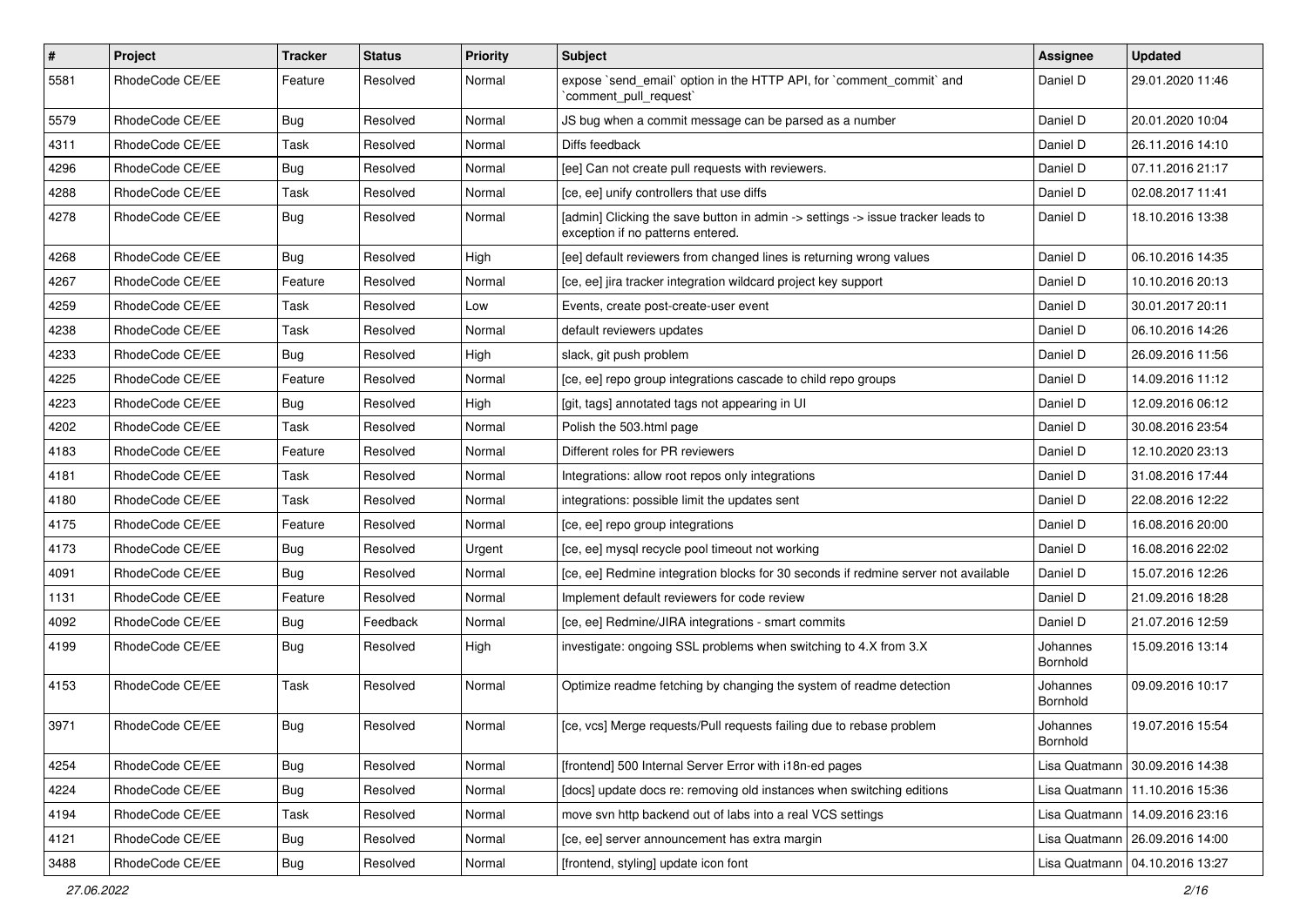| $\vert$ # | Project         | <b>Tracker</b> | <b>Status</b> | <b>Priority</b> | Subject                                                                                            | Assignee                     | <b>Updated</b>   |
|-----------|-----------------|----------------|---------------|-----------------|----------------------------------------------------------------------------------------------------|------------------------------|------------------|
| 5653      | RhodeCode CE/EE | Feature        | <b>New</b>    | Normal          | Extend SSH clone to support cloning by repo id.                                                    | Marcin<br>Kuzminski<br>[CTO] | 17.02.2021 12:58 |
| 5441      | RhodeCode CE/EE | Feature        | New           | Low             | Some files not parsed as XML files                                                                 | Marcin<br>Kuzminski<br>[CTO] | 12.06.2018 12:23 |
| 5382      | RhodeCode CE/EE | Feature        | <b>New</b>    | Normal          | Support for repository aliases                                                                     | Marcin<br>Kuzminski<br>[CTO] | 04.09.2017 15:17 |
| 5257      | RhodeCode CE/EE | <b>Bug</b>     | New           | Normal          | Git repository with big binary file provokes error and strange behavior/memory leak<br>of RH.      | Marcin<br>Kuzminski<br>[CTO] | 23.03.2017 22:02 |
| 4213      | RhodeCode CE/EE | Feature        | <b>New</b>    | High            | Embed PostgreSQL database                                                                          | Marcin<br>Kuzminski<br>[CTO] | 03.09.2016 23:45 |
| 4000      | RhodeCode CE/EE | Feature        | <b>New</b>    | Normal          | Make compare more functional                                                                       | Marcin<br>Kuzminski<br>[CTO] | 18.11.2017 19:11 |
| 3483      | RhodeCode CE/EE | Bug            | New           | Normal          | oauth: disable 3rd party registration if RhodeCode registration is disabled                        | Marcin<br>Kuzminski<br>[CTO] | 13.04.2016 12:13 |
| 4193      | RhodeCode CE/EE | Feature        | In Progress   | Normal          | Improve Filter Functionality in the Change Log                                                     | Marcin<br>Kuzminski<br>[CTO] | 22.09.2017 10:25 |
| 4035      | RhodeCode CE/EE | Bug            | In Progress   | Normal          | failed to create whoosh index                                                                      | Marcin<br>Kuzminski<br>[CTO] | 06.07.2016 00:04 |
| 5442      | RhodeCode CE/EE | Feature        | Resolved      | Low             | Preview of Jupyter notebooks                                                                       | Marcin<br>Kuzminski<br>[CTO] | 16.01.2019 16:33 |
| 5386      | RhodeCode CE/EE | Task           | Resolved      | Normal          | Increase security for Email Change                                                                 | Marcin<br>Kuzminski<br>[CTO] | 17.02.2018 17:29 |
| 5150      | RhodeCode CE/EE | Task           | Resolved      | Normal          | Password reset promts in my account should be hidden in accounts that are not of<br>type rhodecode | Marcin<br>Kuzminski<br>[CTO] | 02.01.2017 16:34 |
| 4670      | RhodeCode CE/EE | Task           | Resolved      | Normal          | Release 4.5.1                                                                                      | Marcin<br>Kuzminski<br>[CTO] | 06.12.2016 21:13 |
| 4297      | RhodeCode CE/EE | Task           | Resolved      | Normal          | redo the my-pull-requests page to use the datagrid                                                 | Marcin<br>Kuzminski<br>[CTO] | 01.11.2016 09:31 |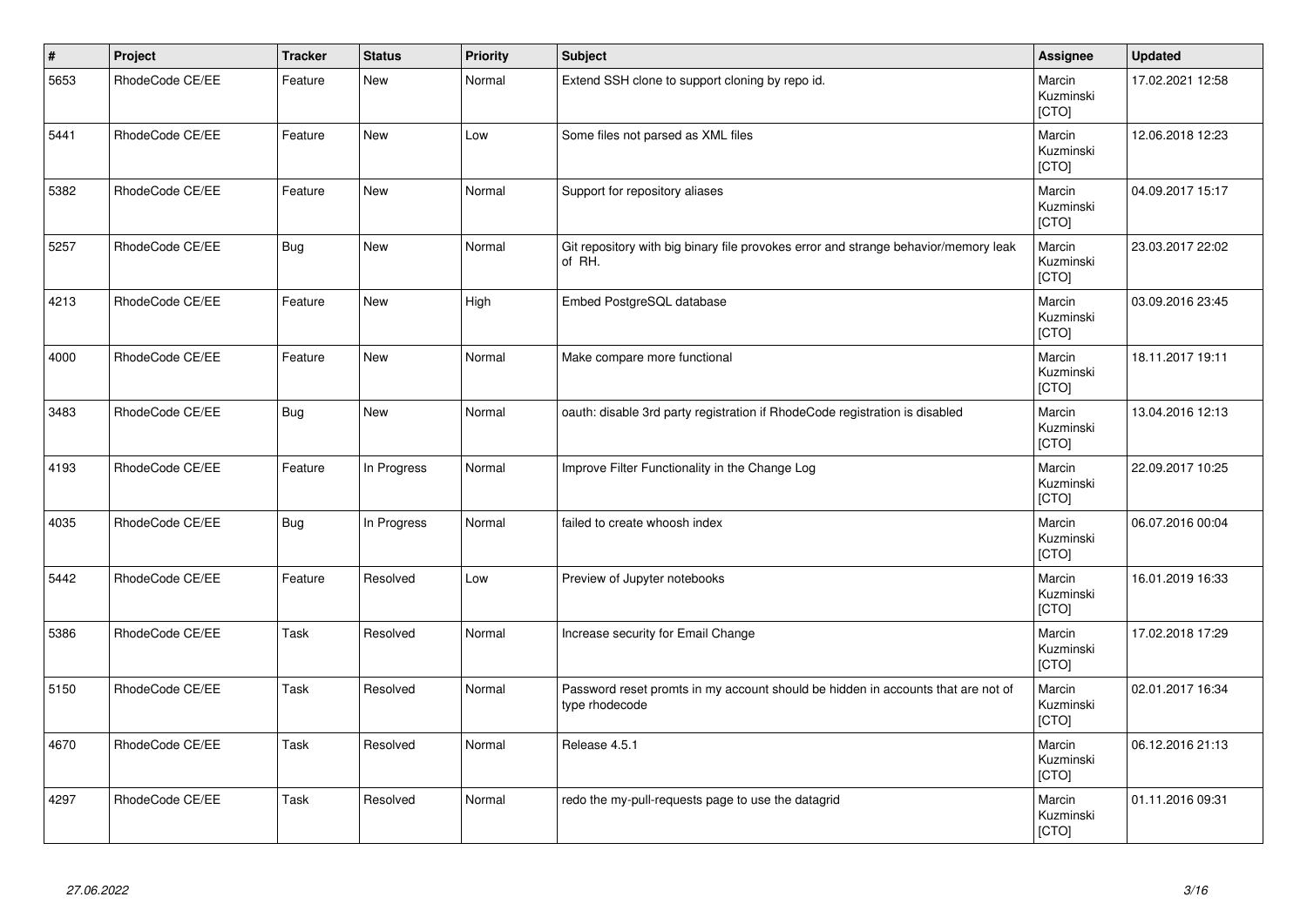| $\vert$ # | Project         | <b>Tracker</b> | <b>Status</b> | Priority | Subject                                                                               | <b>Assignee</b>              | <b>Updated</b>   |
|-----------|-----------------|----------------|---------------|----------|---------------------------------------------------------------------------------------|------------------------------|------------------|
| 4282      | RhodeCode CE/EE | Task           | Resolved      | Normal   | Add inode limit together with disk usage                                              | Marcin<br>Kuzminski<br>[CTO] | 19.10.2016 12:18 |
| 4281      | RhodeCode CE/EE | Task           | Resolved      | Normal   | Fix docs on To `increase database performance`                                        | Marcin<br>Kuzminski<br>[CTO] | 18.10.2016 16:39 |
| 4276      | RhodeCode CE/EE | Bug            | Resolved      | Normal   | System info page uses mercurial/git versions from RhodeCode instead of VCSServer      | Marcin<br>Kuzminski<br>[CTO] | 14.11.2016 21:19 |
| 4250      | RhodeCode CE/EE | <b>Bug</b>     | Resolved      | Normal   | Adding a reviewer into existing PR doesn't set a reason.                              | Marcin<br>Kuzminski<br>[CTO] | 07.10.2016 20:05 |
| 4245      | RhodeCode CE/EE | Task           | Resolved      | Normal   | Convert control command to use http mode by default                                   | Marcin<br>Kuzminski<br>[CTO] | 14.10.2016 16:13 |
| 4219      | RhodeCode CE/EE | Feature        | Resolved      | Normal   | [ce, ee] Add mandatory reviewers for pull requests                                    | Marcin<br>Kuzminski<br>[CTO] | 20.06.2017 15:23 |
| 4211      | RhodeCode CE/EE | Feature        | Resolved      | Normal   | [ce, ee] increase webhook flexibility                                                 | Marcin<br>Kuzminski<br>[CTO] | 20.06.2022 10:55 |
| 4184      | RhodeCode CE/EE | <b>Bug</b>     | Resolved      | High     | fix content INT overflow bug                                                          | Marcin<br>Kuzminski<br>[CTO] | 23.08.2016 10:31 |
| 4178      | RhodeCode CE/EE | Bug            | Resolved      | Normal   | RhodeCode EE OVA VM wont run on a ESX 6.0 host                                        | Marcin<br>Kuzminski<br>[CTO] | 15.09.2016 13:25 |
| 4155      | RhodeCode CE/EE | <b>Bug</b>     | Resolved      | Low      | Date of Last Change is not displayed correctly                                        | Marcin<br>Kuzminski<br>[CTO] | 21.01.2020 02:20 |
| 4065      | RhodeCode CE/EE | <b>Bug</b>     | Resolved      | Normal   | [ux, login] 404 on login after comment attempt                                        | Marcin<br>Kuzminski<br>[CTO] | 04.07.2016 00:40 |
| 4036      | RhodeCode CE/EE | <b>Bug</b>     | Resolved      | Normal   | encrypted clone_uri can throw unicodeerror after key change                           | Marcin<br>Kuzminski<br>[CTO] | 27.06.2016 19:38 |
| 3556      | RhodeCode CE/EE | Task           | Resolved      | Normal   | Disable and rename initial_repo_scan flag                                             | Marcin<br>Kuzminski<br>[CTO] | 22.04.2016 14:33 |
| 3549      | RhodeCode CE/EE | <b>Bug</b>     | Resolved      | Normal   | [4.0.0 regression], file source links use last commit id instead of current commit id | Marcin<br>Kuzminski<br>[CTO] | 21.04.2016 16:10 |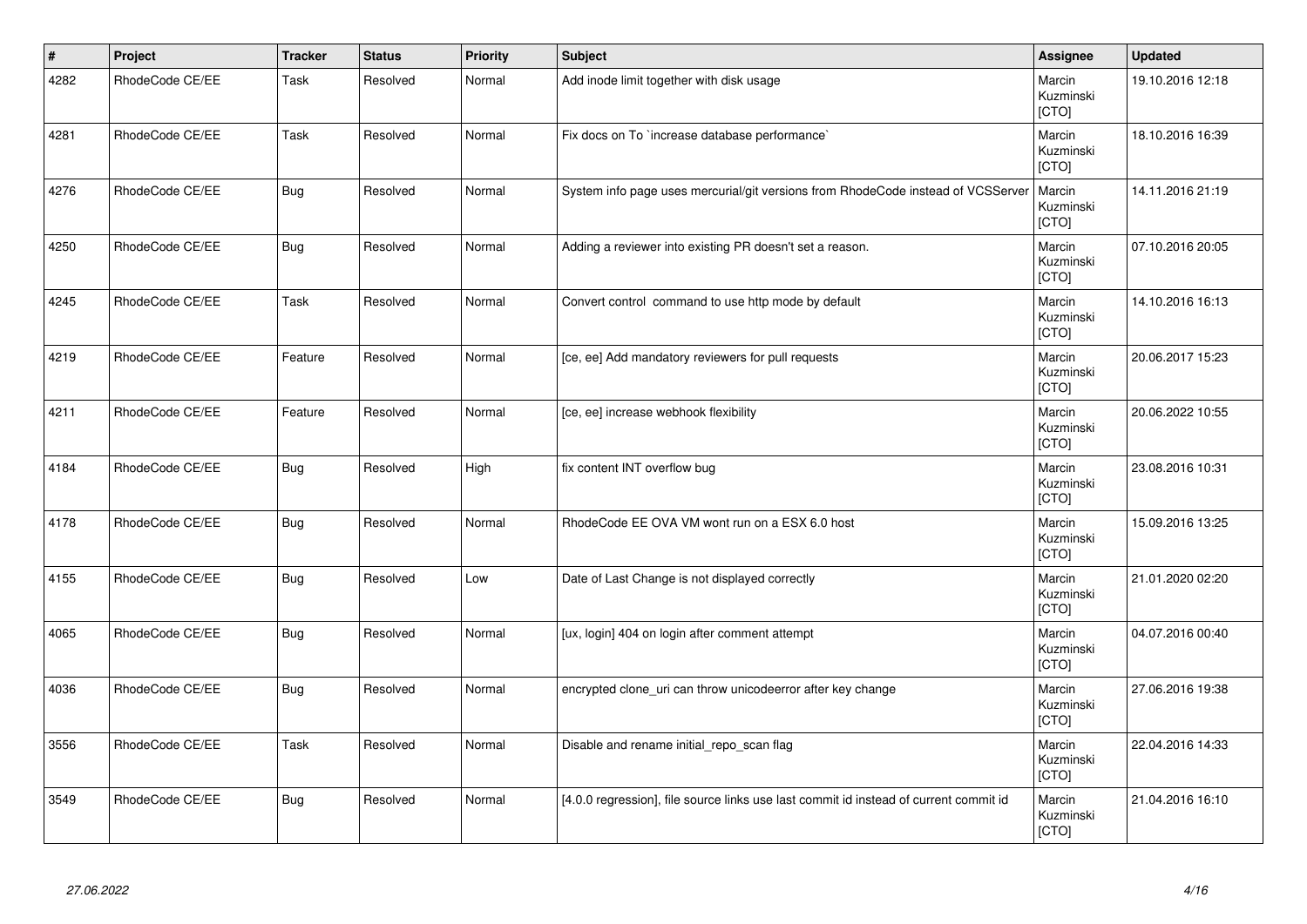| $\pmb{\#}$ | Project              | <b>Tracker</b> | <b>Status</b> | <b>Priority</b> | <b>Subject</b>                                                                                       | Assignee                     | <b>Updated</b>                    |
|------------|----------------------|----------------|---------------|-----------------|------------------------------------------------------------------------------------------------------|------------------------------|-----------------------------------|
| 3454       | RhodeCode CE/EE      | Task           | Feedback      | Normal          | [ce/ee] visually differentiate the two editions                                                      | Marcin<br>Kuzminski<br>[CTO] | 10.08.2016 03:30                  |
| 4234       | RhodeCode CE/EE      | Task           | New           | Normal          | prepare and test RhodeCode VM image for AWS                                                          | <b>Marcin Lulek</b>          | 11.07.2017 13:32                  |
| 4052       | RhodeCode Appenlight | Task           | <b>New</b>    | Normal          | release fixes                                                                                        | Marcin Lulek                 | 29.06.2016 12:14                  |
| 5587       | RhodeCode CE/EE      | Bug            | Resolved      | Normal          | Broken metatags in 4.18.1                                                                            | Marcin Lulek                 | 29.01.2020 11:46                  |
| 4269       | RhodeCode CE/EE      | Support        | Resolved      | Normal          | Allow flash messages to be permanently surpressed                                                    | <b>Marcin Lulek</b>          | 14.10.2016 12:46                  |
| 4279       | RhodeCode CE/EE      | Bug            | Resolved      | Normal          | re-captcha validation is broken                                                                      | Martin<br>Bornhold           | 26.10.2016 22:27                  |
| 4277       | RhodeCode CE/EE      | <b>Bug</b>     | Resolved      | Normal          | [frontend] System info page does not work correctly in safari.                                       | Martin<br>Bornhold           | 04.11.2016 12:08                  |
| 4273       | RhodeCode CE/EE      | Bug            | Resolved      | Urgent          | GIT executable not seen by vcsserver                                                                 | Martin<br>Bornhold           | 13.10.2016 15:45                  |
| 4271       | RhodeCode CE/EE      | Bug            | Resolved      | Normal          | Browsing new repository groups via SVN issue                                                         | Martin<br>Bornhold           | 19.10.2016 11:11                  |
| 4247       | RhodeCode CE/EE      | Bug            | Resolved      | Normal          | [vcs] Using current time as timestamp during archive creating leads to changing<br>hashes            | Martin<br>Bornhold           | 28.09.2016 12:07                  |
| 4244       | RhodeCode CE/EE      | Support        | Resolved      | Normal          | mod day syn template error when using auth realm with spaces in it                                   | Martin<br>Bornhold           | 28.09.2016 12:07                  |
| 4243       | RhodeCode CE/EE      | Support        | Resolved      | High            | Gist visibility update?                                                                              | Martin<br>Bornhold           | 27.09.2016 06:40                  |
| 4237       | RhodeCode CE/EE      | Task           | Resolved      | Normal          | Enable HTTP support                                                                                  | Martin<br>Bornhold           | 12.10.2016 11:51                  |
| 4203       | RhodeCode CE/EE      | Task           | Resolved      | Normal          | Get rid of svn.proxy.parent_path_root, and replace it with reading storage location<br>from Database | Martin<br>Bornhold           | 22.09.2016 14:31                  |
| 3950       | RhodeCode CE/EE      | Bug            | Resolved      | Normal          | [ce, ee] trying to merge pr against a deleted branch/bookmark breaks the pr page                     | Martin<br>Bornhold           | 27.10.2016 16:12                  |
| 1055       | RhodeCode CE/EE      | Feature        | Resolved      | Normal          | [pr, vcs] Expose the shadow repository of a pull request                                             | Martin<br>Bornhold           | 26.10.2016 10:33                  |
| 4251       | RhodeCode CE/EE      | Task           | Feedback      | High            | [customer] Pull request with subrepos                                                                | Martin<br>Bornhold           | 10.11.2016 17:52                  |
| 5368       | RhodeCode CE/EE      | Feature        | Resolved      | Normal          | Mercurial: Close branch before merging it                                                            |                              | Mathieu Cantin   21.01.2020 02:11 |
| 3372       | RhodeCode CE/EE      | Bug            | In Progress   | High            | [Idap, groups] Customer gets an empty list of groups                                                 | Mikhail<br>Chernykh          | 08.06.2016 11:32                  |
| 5548       | RhodeCode CE/EE      | Feature        | New           | Normal          | Initial Search API                                                                                   | Peter Colledge               | 07.07.2019 22:21                  |
| 5553       | RhodeCode CE/EE      | Bug            | New           | Normal          | Exceptions Tracker - Exception ID: 140095575901360 after upgrade to the lastes<br>version            | Thierry<br>Wynsdau           | 10.07.2019 10:33                  |
| 5523       | RhodeCode CE/EE      | Bug            | Resolved      | High            | user from AD is asked to change his password when logs in.                                           | Thierry<br>Wynsdau           | 28.05.2020 20:28                  |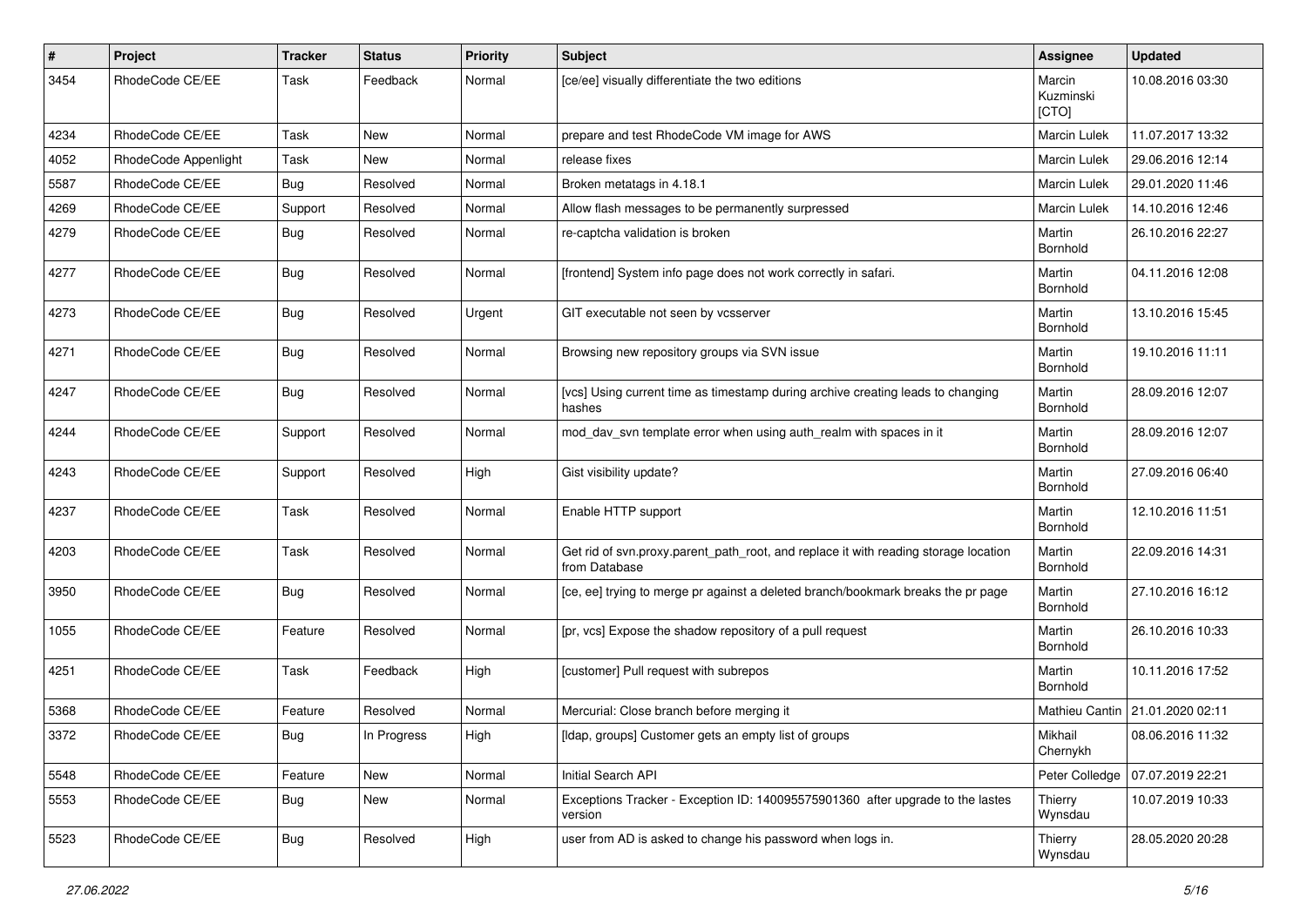| $\pmb{\#}$ | Project         | <b>Tracker</b> | <b>Status</b> | <b>Priority</b> | <b>Subject</b>                                                                                              | <b>Assignee</b>    | <b>Updated</b>   |
|------------|-----------------|----------------|---------------|-----------------|-------------------------------------------------------------------------------------------------------------|--------------------|------------------|
| 5516       | RhodeCode CE/EE | Support        | Resolved      | High            | Cannot log into RhodeCode                                                                                   | Thierry<br>Wynsdau | 28.05.2020 20:28 |
| 5680       | RhodeCode CE/EE | Bug            | New           | High            | Inconsistent timezone display                                                                               |                    | 20.04.2022 14:15 |
| 5679       | RhodeCode CE/EE | Bug            | New           | Normal          | Data directory continues to grow until it fills disk partition                                              |                    | 25.04.2022 11:42 |
| 5677       | RhodeCode CE/EE | Support        | New           | Normal          | PR cross merge                                                                                              |                    | 28.01.2022 16:59 |
| 5672       | RhodeCode CE/EE | <b>Bug</b>     | New           | Normal          | Unable to browse git repository folders with # in names                                                     |                    | 16.12.2021 18:13 |
| 5670       | RhodeCode CE/EE | Bug            | <b>New</b>    | Normal          | Repo-level administrators can usurp owner of repoistory                                                     |                    | 01.12.2021 16:18 |
| 5664       | RhodeCode CE/EE | Bug            | New           | Normal          | Regression: When assigning permissions, cannot see own group in auto-complete<br>without special conditions |                    | 29.07.2021 10:49 |
| 5662       | RhodeCode CE/EE | Bug            | New           | Normal          | Full text search not working due to crash in whoosh                                                         |                    | 07.06.2022 08:31 |
| 5657       | RhodeCode CE/EE | <b>Bug</b>     | New           | Normal          | Error in maintenance page                                                                                   |                    | 30.03.2021 15:09 |
| 5654       | RhodeCode CE/EE | <b>Bug</b>     | New           | Normal          | Comment formatting broken when containing $@$ in a code block                                               |                    | 24.02.2021 12:10 |
| 5649       | RhodeCode CE/EE | Bug            | New           | Normal          | test-file-upload                                                                                            |                    | 17.12.2020 23:08 |
| 5645       | RhodeCode CE/EE | <b>Bug</b>     | New           | High            | Rhodecode returns 400 Bad request on huge mercurial repos                                                   |                    | 18.12.2020 06:29 |
| 5644       | RhodeCode CE/EE | Bug            | <b>New</b>    | Normal          | PR inks to comments not working if files are collapsed                                                      |                    | 02.12.2020 10:42 |
| 5641       | RhodeCode CE/EE | Feature        | New           | Normal          | "Add draft" / (x) button usability                                                                          |                    | 30.11.2020 20:53 |
| 5639       | RhodeCode CE/EE | Support        | New           | High            | 500 Internal Server Error   The server has either erred  after importing Database<br>from backup            |                    | 22.11.2020 09:15 |
| 5638       | RhodeCode CE/EE | Feature        | New           | Normal          | Add "Copy full url path" button                                                                             |                    | 05.02.2021 20:23 |
| 5637       | RhodeCode CE/EE | Feature        | <b>New</b>    | Normal          | Clone URL templates - add per repository/namespace                                                          |                    | 29.10.2020 09:38 |
| 5632       | RhodeCode CE/EE | Bug            | New           | Normal          | Missing Parent Folder for Personal Repo lacks proper handling                                               |                    | 03.08.2020 07:56 |
| 5631       | RhodeCode CE/EE | Feature        | New           | Normal          | Change target of PR                                                                                         |                    | 31.07.2020 17:05 |
| 5630       | RhodeCode CE/EE | Bug            | New           | Normal          | Inline comments do not follow the line of code                                                              |                    | 21.07.2020 11:25 |
| 5629       | RhodeCode CE/EE | Bug            | New           | Normal          | Diff truncated on small files                                                                               |                    | 21.07.2020 08:58 |
| 5628       | Documentation   | Bug            | New           | Normal          | Problems with SSH Connection docs                                                                           |                    | 06.05.2022 21:14 |
| 5627       | Documentation   | Bug            | New           | Normal          | Immediate re-run of rhodecode-index throws warnings on some repos (and suggests<br>rebuild from scratch)    |                    | 02.07.2020 19:41 |
| 5626       | RhodeCode CE/EE | <b>Bug</b>     | <b>New</b>    | Normal          | Whoosh full-text indexing is fully indexing all repos, not recognizing forks                                |                    | 02.07.2020 19:24 |
| 5625       | Documentation   | Bug            | New           | Normal          | Feedback on RhodeCode Full-text search docs                                                                 |                    | 02.07.2020 19:22 |
| 5624       | RhodeCode CE/EE | <b>Bug</b>     | New           | Normal          | Timeout when trying to test SMTP email configuration                                                        |                    | 01.07.2020 20:01 |
| 5618       | RhodeCode CE/EE | Support        | <b>New</b>    | Normal          | Getting HTTP 502 Bad Gateway when trying to push (or clone) on a slow network                               |                    | 27.05.2020 21:56 |
| 5617       | RhodeCode CE/EE | Feature        | New           | Normal          | Allow PRs to non-head bookmarks                                                                             |                    | 20.05.2020 12:25 |
| 5613       | RhodeCode CE/EE | Feature        | New           | Low             | Feature Request: Issue tracker link in new tab/window                                                       |                    | 03.10.2021 23:25 |
| 5612       | RhodeCode CE/EE | <b>Bug</b>     | New           | Low             | CPU cores getting maxed out by VCSServer on Repository Size request                                         |                    | 03.10.2021 23:25 |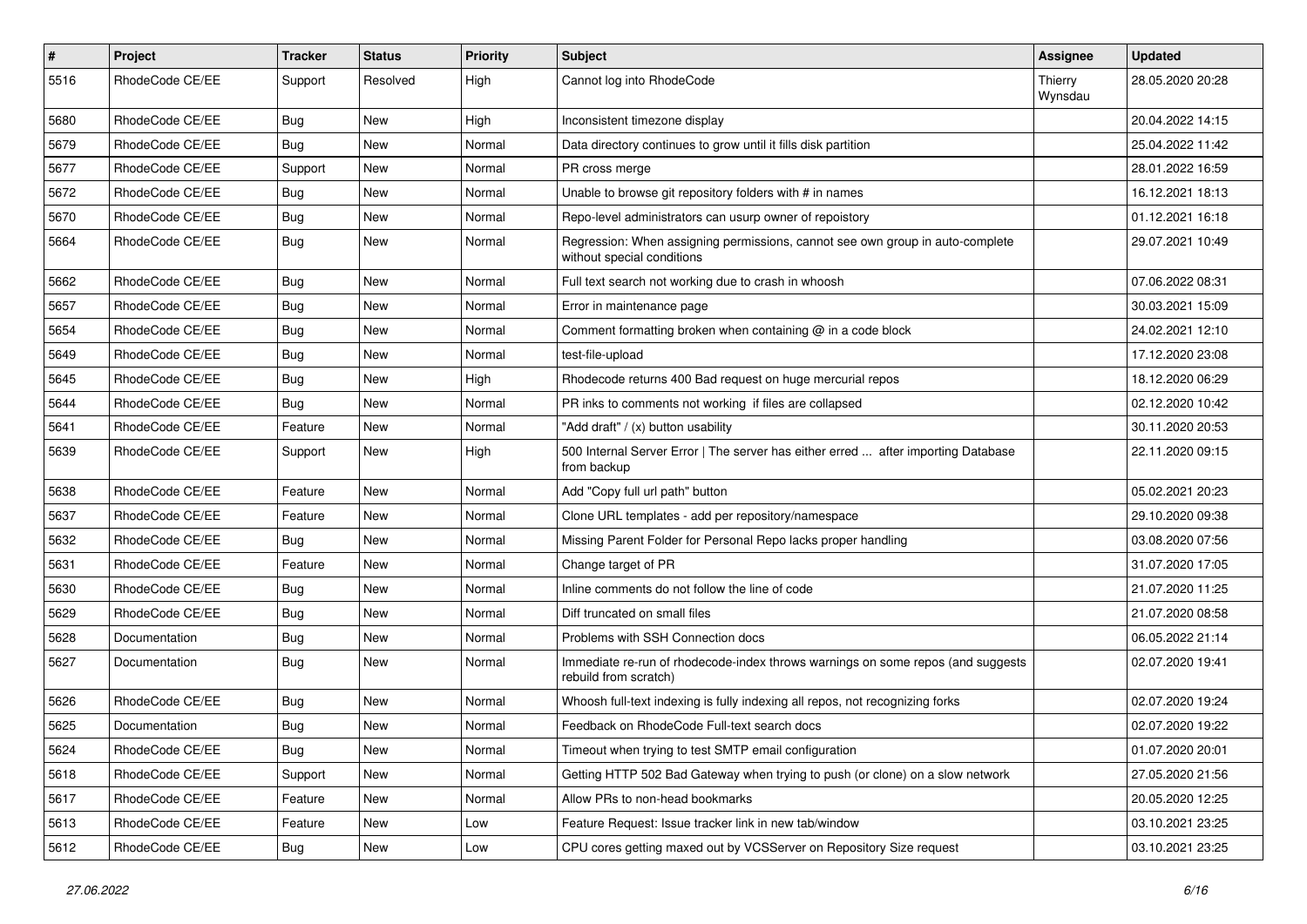| $\#$ | Project           | Tracker    | <b>Status</b> | <b>Priority</b> | <b>Subject</b>                                                                                                    | Assignee | <b>Updated</b>   |
|------|-------------------|------------|---------------|-----------------|-------------------------------------------------------------------------------------------------------------------|----------|------------------|
| 5600 | RhodeCode CE/EE   | Feature    | New           | Normal          | Change default repository landing page                                                                            |          | 27.01.2021 01:04 |
| 5598 | Documentation     | Bug        | <b>New</b>    | Low             | Typo in force delete command                                                                                      |          | 19.03.2020 20:10 |
| 5595 | RhodeCode CE/EE   | Feature    | New           | Normal          | Group code review mail notification                                                                               |          | 03.03.2020 10:17 |
| 5593 | RhodeCode CE/EE   | Support    | New           | Normal          | <b>SSH</b> connections                                                                                            |          | 17.02.2020 16:18 |
| 5591 | Documentation     | Support    | New           | Normal          | documentation typo                                                                                                |          | 04.02.2020 19:43 |
| 5590 | RhodeCode CE/EE   | <b>Bug</b> | New           | Normal          | Pull Request creation takes 2 minutes                                                                             |          | 28.05.2020 20:48 |
| 5588 | RhodeCode CE/EE   | Bug        | New           | Normal          | wrong rendering of issue tracker pattern                                                                          |          | 29.01.2020 11:24 |
| 5586 | RhodeCode CE/EE   | Feature    | New           | Normal          | @mention should be a link                                                                                         |          | 29.01.2020 11:46 |
| 5584 | RhodeCode CE/EE   | Feature    | New           | Normal          | "update pull request link" message on vcs client                                                                  |          | 23.01.2020 10:32 |
| 5582 | RhodeCode Control | Feature    | New           | Normal          | Add the version number of a PR in the HTTP API                                                                    |          | 15.01.2020 10:45 |
| 5570 | RhodeCode CE/EE   | <b>Bug</b> | New           | Normal          | Remap repositories always fail in RhodeCode community                                                             |          | 04.10.2019 14:50 |
| 5559 | RhodeCode CE/EE   | <b>Bug</b> | New           | Normal          | Timezone handling issue on repos list                                                                             |          | 07.07.2019 22:19 |
| 5556 | RhodeCode CE/EE   | Bug        | New           | Normal          | After upgrade RhodeCode Enterprise, pull request via API adds repo owner as<br>default reviewer                   |          | 01.01.2020 13:09 |
| 5552 | RhodeCode CE/EE   | Feature    | New           | High            | PR dependency across repos                                                                                        |          | 22.06.2019 01:15 |
| 5551 | Documentation     | <b>Bug</b> | New           | Normal          | Mention LargeFile and LFS in the Backup page                                                                      |          | 21.04.2019 20:58 |
| 5550 | RhodeCode CE/EE   | <b>Bug</b> | New           | Normal          | 500 Internal Server Error   The server has either erred or is incapable of performing<br>the requested operation. |          | 18.04.2019 17:12 |
| 5547 | RhodeCode CE/EE   | <b>Bug</b> | New           | Normal          | UI not consistent between Firefox and Chrome                                                                      |          | 01.03.2019 23:35 |
| 5545 | RhodeCode CE/EE   | <b>Bug</b> | New           | Normal          | Merge commit to contain the username/reponame of the origin                                                       |          | 28.02.2019 13:46 |
| 5543 | RhodeCode CE/EE   | Feature    | New           | Normal          | Repo API should have equivalent get_repo_audit_logs() to User API call<br>get_user_audit_logs()                   |          | 26.02.2019 12:22 |
| 5541 | RhodeCode CE/EE   | Support    | <b>New</b>    | Normal          | <b>SVN Settings: Repository Patterns</b>                                                                          |          | 16.12.2019 15:35 |
| 5540 | RhodeCode CE/EE   | Bug        | New           | Normal          | Rhode Code 4.15.2 VCS Caching(?) behaviour                                                                        |          | 25.02.2019 17:01 |
| 5538 | RhodeCode CE/EE   | <b>Bug</b> | New           | Normal          | internal server error (UnicodeDecodeError) during rhodecode-index request                                         |          | 20.02.2019 14:43 |
| 5535 | RhodeCode Control | <b>Bug</b> | New           | Normal          | improper rollback on upgrade failure                                                                              |          | 09.02.2019 21:12 |
| 5534 | RhodeCode Control | Feature    | New           | Normal          | extract/preload subcommand                                                                                        |          | 14.02.2019 14:45 |
| 5531 | RhodeCode Tools   | <b>Bug</b> | New           | Normal          | rhodecode-index: default cli opts overwrite given mapping file                                                    |          | 17.07.2020 17:36 |
| 5529 | Documentation     | Support    | New           | Normal          | Documentation does not detail watched repositories                                                                |          | 07.02.2019 00:16 |
| 5527 | RhodeCode CE/EE   | Support    | New           | Normal          | API: expose human readable failure reason                                                                         |          | 30.01.2019 17:43 |
| 5524 | RhodeCode CE/EE   | Bug        | New           | High            | Cannot log into RhodeCode anymore                                                                                 |          | 15.01.2019 17:08 |
| 5519 | RhodeCode CE/EE   | <b>Bug</b> | New           | High            | User unable to fork the repo despite setting Repository Forking to Disabled                                       |          | 11.12.2018 22:21 |
| 5512 | RhodeCode CE/EE   | Bug        | New           | Normal          | Show commit phase in summary view                                                                                 |          | 09.11.2018 21:37 |
| 5511 | RhodeCode CE/EE   | Feature    | New           | Normal          | New feature to synchronize the fork with the remote repo from the summary page                                    |          | 13.11.2018 01:23 |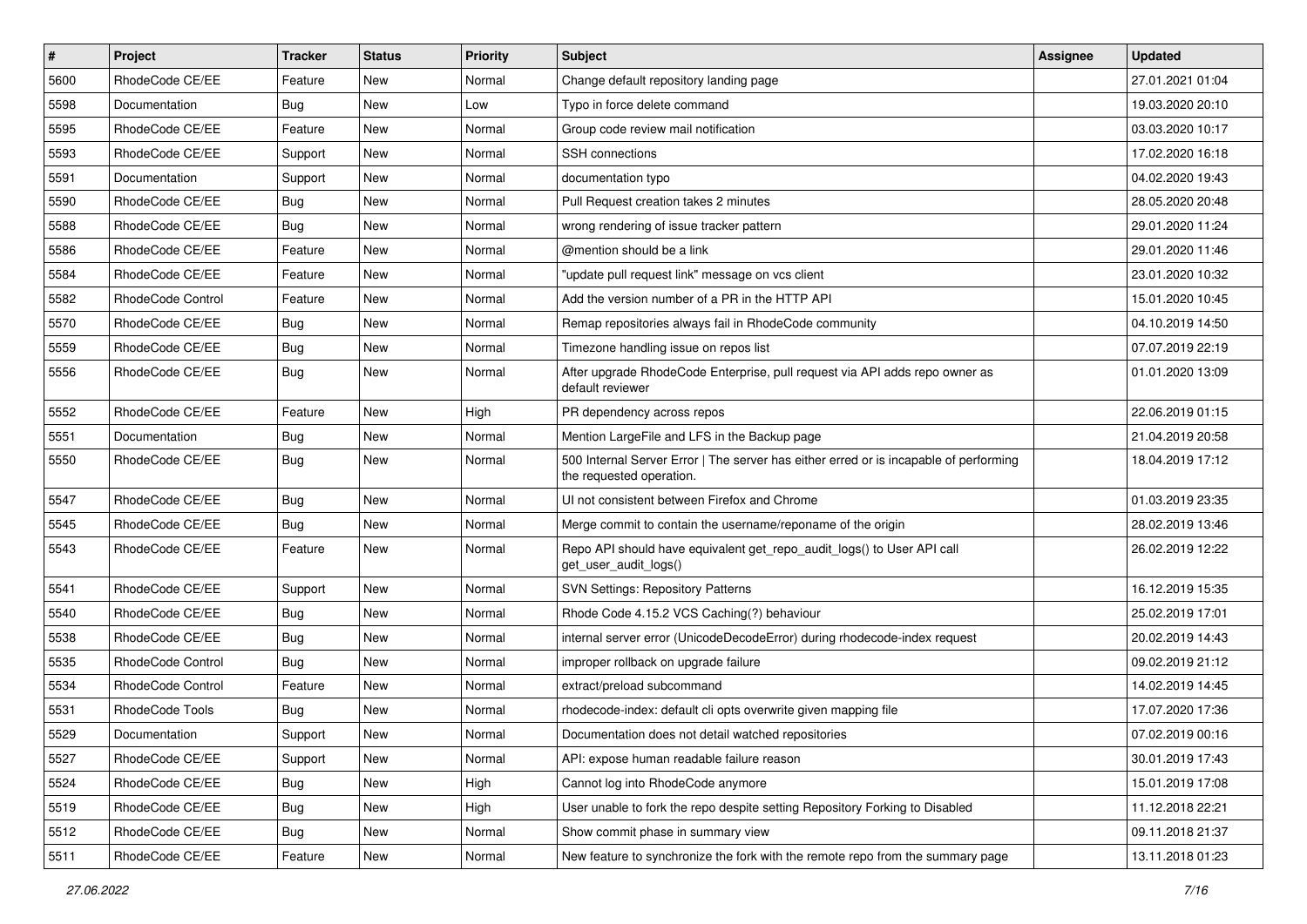| $\sharp$ | Project                  | <b>Tracker</b> | <b>Status</b> | Priority | <b>Subject</b>                                                                                                                                                                       | <b>Assignee</b> | <b>Updated</b>   |
|----------|--------------------------|----------------|---------------|----------|--------------------------------------------------------------------------------------------------------------------------------------------------------------------------------------|-----------------|------------------|
| 5510     | RhodeCode CE/EE          | <b>Bug</b>     | New           | High     | AssertionError: unexpected parameters: user agent & hook type                                                                                                                        |                 | 31.07.2021 11:14 |
| 5509     | RhodeCode CE/EE          | Bug            | New           | Normal   | Remove `!important attributes` from UI elements                                                                                                                                      |                 | 07.12.2018 07:40 |
| 5506     | RhodeCode CE/EE          | <b>Bug</b>     | New           | Normal   | Web UI fonts are not looking good and is difficult to read for people with low vision                                                                                                |                 | 26.10.2018 09:38 |
| 5504     | RhodeCode CE/EE          | Feature        | <b>New</b>    | Normal   | Buttons to copy commit hash and to expand the commit message in the repo<br>summary view                                                                                             |                 | 26.10.2018 00:59 |
| 5503     | RhodeCode CE/EE          | Support        | <b>New</b>    | Normal   | failed to upgrade to 4.13.3                                                                                                                                                          |                 | 06.11.2018 18:28 |
| 5501     | <b>RhodeCode Control</b> | <b>Bug</b>     | New           | Normal   | rccontrol throwing rccontrol.lib.exceptions.SupervisorFailedToStart                                                                                                                  |                 | 19.05.2022 19:32 |
| 5500     | RhodeCode CE/EE          | Bug            | New           | Normal   | How to enable/set "RC_SKIP_HOOKS" to disable svn hooks?                                                                                                                              |                 | 02.10.2018 07:45 |
| 5499     | RhodeCode CE/EE          | Support        | New           | Normal   | ERROR [celery.worker.consumer.consumer] consumer: Cannot connect                                                                                                                     |                 | 11.09.2018 08:39 |
| 5497     | RhodeCode CE/EE          | Support        | <b>New</b>    | Normal   | hg push hangs                                                                                                                                                                        |                 | 30.08.2018 22:15 |
| 5496     | RhodeCode CE/EE          | Support        | New           | Normal   | database migration 4.11.6 mysql to 4.12.4 postgres                                                                                                                                   |                 | 27.08.2018 21:17 |
| 5495     | RhodeCode CE/EE          | Support        | New           | Normal   | Idap to crowd users_groups sync source                                                                                                                                               |                 | 10.09.2018 22:09 |
| 5494     | RhodeCode CE/EE          | Bug            | <b>New</b>    | Normal   | rccontrol's python package management causes slow VCS SSH                                                                                                                            |                 | 02.04.2019 11:56 |
| 5492     | RhodeCode CE/EE          | Bug            | New           | Normal   | VCSServer + SVN 1.10                                                                                                                                                                 |                 | 26.07.2018 15:01 |
| 5491     | RhodeCode CE/EE          | Support        | New           | Urgent   | Upgrade RhodeCode Community + VCSSERVER from 4.10.4 to 4.12.4, pull request<br>stop working with reviewers                                                                           |                 | 30.08.2018 09:47 |
| 5484     | RhodeCode CE/EE          | Support        | <b>New</b>    | Normal   | Setting up ssh, remote hg not found                                                                                                                                                  |                 | 06.07.2018 23:41 |
| 5475     | RhodeCode CE/EE          | Bug            | New           | Normal   | Unable to locate user in OpenLDAP directory via Idaps                                                                                                                                |                 | 08.06.2018 20:06 |
| 5471     | RhodeCode CE/EE          | Bug            | New           | Normal   | Webhook integration failing: need more than 3 values to unpack                                                                                                                       |                 | 01.06.2018 02:26 |
| 5468     | RhodeCode CE/EE          | Support        | New           | Normal   | Check logic for updating last commit for repository groups                                                                                                                           |                 | 30.08.2018 09:47 |
| 5462     | RhodeCode CE/EE          | <b>Bug</b>     | <b>New</b>    | Normal   | create_repo api fails with celery enabled                                                                                                                                            |                 | 10.07.2018 17:49 |
| 5460     | RhodeCode CE/EE          | Bug            | New           | Low      | Repo creation stuck when remote clone returns partial http code 500                                                                                                                  |                 | 06.07.2018 19:14 |
| 5450     | RhodeCode Tools          | <b>Bug</b>     | <b>New</b>    | Normal   | rhodecode-api get license info no longer works                                                                                                                                       |                 | 17.07.2018 15:01 |
| 5439     | Documentation            | Bug            | New           | Low      | JIRA Integration description: Wrong sample link                                                                                                                                      |                 | 14.02.2018 14:25 |
| 5414     | RhodeCode CE/EE          | Bug            | New           | High     | When Opening New Pull Request, Target Revision Default Is Undesireable                                                                                                               |                 | 11.04.2018 23:20 |
| 5410     | RhodeCode CE/EE          | Bug            | New           | Normal   | After converting to CE, we get the following error when trying to view some repos in<br>the UI: "UnicodeDecodeError: 'ascii' codec can't decode byte" (full error in<br>Description) |                 | 25.01.2018 20:45 |
| 5406     | RhodeCode CE/EE          | Bug            | <b>New</b>    | Normal   | <b>Installer Fails</b>                                                                                                                                                               |                 | 01.12.2017 11:52 |
| 5405     | RhodeCode CE/EE          | Bug            | New           | Normal   | Add repository from UI leads to HTTP/404                                                                                                                                             |                 | 28.11.2017 11:39 |
| 5404     | RhodeCode CE/EE          | Task           | New           | Normal   | Add an option to detach review rules when deleting an user                                                                                                                           |                 | 22.11.2017 11:23 |
| 5400     | RhodeCode CE/EE          | Task           | New           | Normal   | User group - subgroup support                                                                                                                                                        |                 | 06.11.2017 22:00 |
| 5394     | RhodeCode CE/EE          | Support        | New           | Normal   | SVN to Git / Mercurial Migration                                                                                                                                                     |                 | 03.10.2017 09:29 |
| 5371     | RhodeCode CE/EE          | Bug            | New           | Normal   | Comment times in Pull Requests are off by 1 day                                                                                                                                      |                 | 10.04.2018 15:11 |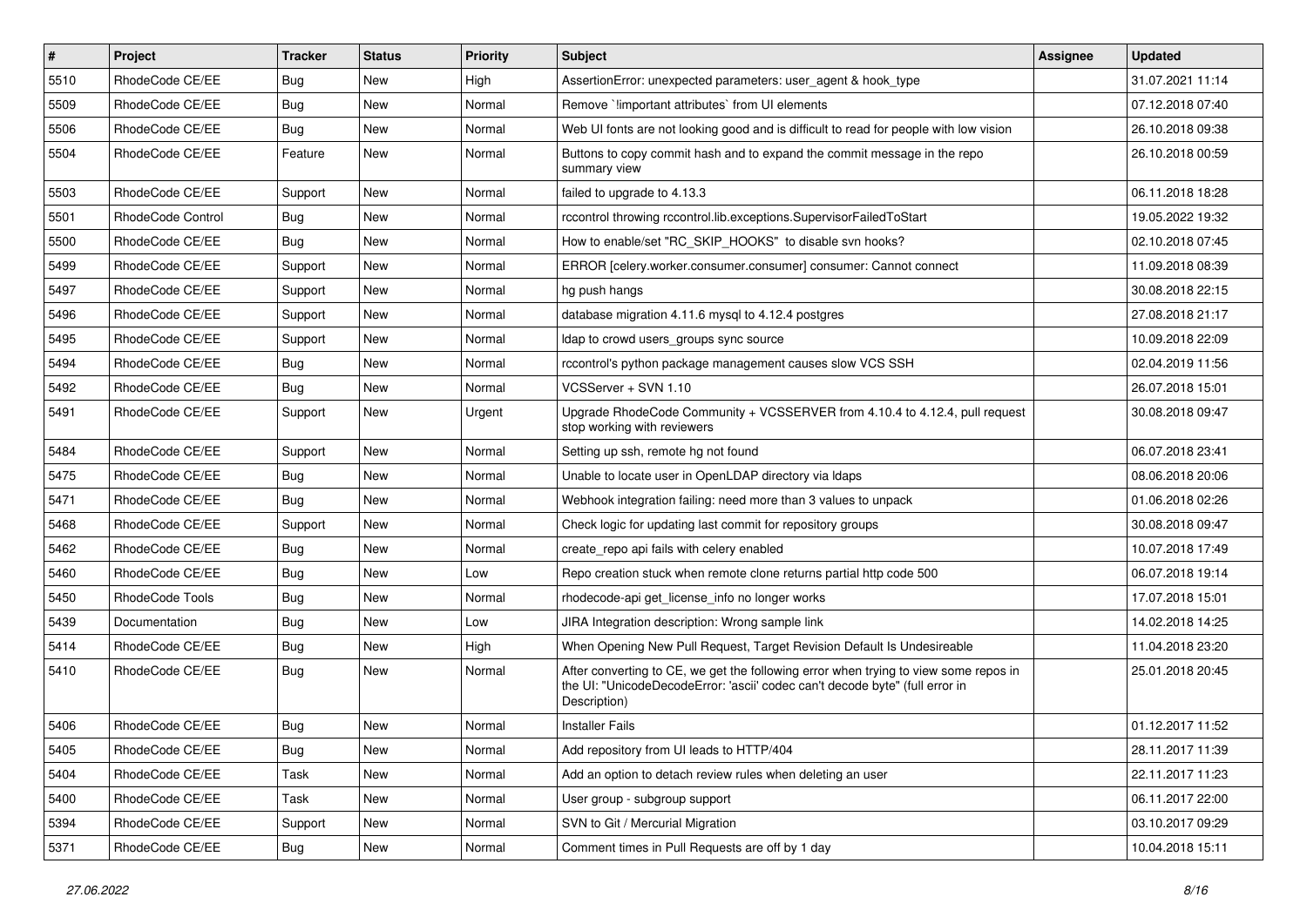| $\pmb{\#}$ | <b>Project</b>       | <b>Tracker</b> | <b>Status</b> | <b>Priority</b> | <b>Subject</b>                                                                      | Assignee | <b>Updated</b>   |
|------------|----------------------|----------------|---------------|-----------------|-------------------------------------------------------------------------------------|----------|------------------|
| 5348       | Documentation        | <b>Bug</b>     | New           | Normal          | Uninstall documentaion missing some steps                                           |          | 06.07.2017 10:25 |
| 5347       | Documentation        | <b>Bug</b>     | New           | Normal          | Post Install steps should include Apache or Nginx setup.                            |          | 06.07.2017 10:23 |
| 5342       | RhodeCode Appenlight | Bug            | New           | Low             | Broken link [Applications Modify application]                                       |          | 21.06.2017 21:21 |
| 5289       | RhodeCode CE/EE      | Feature        | New           | High            | Ability to Upload/Replace a file using the UI                                       |          | 22.09.2017 10:29 |
| 5278       | RhodeCode CE/EE      | Feature        | <b>New</b>    | Normal          | Require support for git repositories of the form git://                             |          | 13.04.2017 15:20 |
| 5273       | RhodeCode CE/EE      | Feature        | New           | Normal          | Comment status                                                                      |          | 07.04.2017 13:10 |
| 5271       | RhodeCode CE/EE      | Feature        | New           | Normal          | Private comments                                                                    |          | 07.04.2017 12:01 |
| 5269       | RhodeCode CE/EE      | Support        | New           | Normal          | Upgrade from RC EE 3.7.1 to RC EE 4.x                                               |          | 29.06.2017 19:36 |
| 5256       | RhodeCode CE/EE      | Feature        | New           | Normal          | Last repository access time.                                                        |          | 23.03.2017 16:34 |
| 5255       | RhodeCode CE/EE      | Support        | <b>New</b>    | Normal          | I can't access issues created by me from mail                                       |          | 04.04.2017 11:28 |
| 5248       | Documentation        | Bug            | New           | Normal          | Installation of rhodecode-tools                                                     |          | 16.03.2017 16:35 |
| 5237       | Documentation        | Support        | New           | Normal          | documentation for DR                                                                |          | 06.03.2017 23:34 |
| 5227       | RhodeCode CE/EE      | Bug            | New           | Normal          | 400 during a svn checkout, file with special chars                                  |          | 23.02.2017 17:43 |
| 5218       | RhodeCode CE/EE      | <b>Bug</b>     | New           | Normal          | 500 when forking repository, when using special chars in password.                  |          | 19.02.2017 21:46 |
| 5200       | RhodeCode CE/EE      | Task           | New           | Normal          | investigate search improvements                                                     |          | 16.12.2019 16:04 |
| 4669       | RhodeCode CE/EE      | Task           | New           | Normal          | disable pytest sugar on nix-build                                                   |          | 01.12.2016 12:52 |
| 4312       | RhodeCode CE/EE      | Task           | New           | Normal          | Storage location changes                                                            |          | 11.07.2017 13:31 |
| 4303       | RhodeCode CE/EE      | Support        | <b>New</b>    | Normal          | rhodecode instance                                                                  |          | 08.11.2016 16:32 |
| 4301       | RhodeCode CE/EE      | Feature        | New           | Normal          | [API] toggle force_password_reset in api for Idap users                             |          | 28.10.2016 15:43 |
| 4299       | RhodeCode CE/EE      | Task           | New           | Normal          | TEMPLATE repo groups                                                                |          | 22.09.2017 10:26 |
| 4290       | RhodeCode CE/EE      | Task           | New           | Normal          | Allow to transplant the review status to merged commits                             |          | 17.04.2018 21:50 |
| 4285       | RhodeCode CE/EE      | <b>Bug</b>     | New           | Normal          | Intermittent error while trying to create or fork a repository                      |          | 17.10.2016 22:42 |
| 4272       | RhodeCode CE/EE      | Feature        | <b>New</b>    | Normal          | Better SPAM protection                                                              |          | 12.10.2016 11:14 |
| 4255       | RhodeCode CE/EE      | Bug            | New           | Normal          | [translation, i18n] translation not being applied to integrations pages             |          | 30.09.2016 15:56 |
| 4252       | RhodeCode CE/EE      | Support        | New           | Normal          | Backup & Recovery                                                                   |          | 07.10.2016 19:47 |
| 4226       | RhodeCode CE/EE      | Feature        | New           | Normal          | [settings, system info] add VCS and Channelstream status to System Info             |          | 14.09.2016 16:45 |
| 4222       | RhodeCode CE/EE      | Feature        | New           | Normal          | Configurable detection of READMEs                                                   |          | 09.09.2016 10:05 |
| 4220       | RhodeCode Appenlight | Feature        | New           | Low             | Search params allow sorting of result.                                              |          | 06.09.2016 16:33 |
| 4216       | RhodeCode CE/EE      | Task           | New           | Normal          | [ux, renderers] implement consistent rendering for text fields                      |          | 06.09.2016 11:46 |
| 4191       | RhodeCode CE/EE      | Feature        | New           | Normal          | Add custom Image logo option to header                                              |          | 22.08.2016 14:49 |
| 4190       | RhodeCode CE/EE      | Bug            | New           | Normal          | [tests] fix or remove rst xss inline test                                           |          | 22.08.2016 12:15 |
| 4189       | RhodeCode CE/EE      | Bug            | New           | Normal          | [tests, git] count of commit ids is different for git than hg when comparing remote |          | 22.08.2016 12:34 |
| 4188       | RhodeCode CE/EE      | Bug            | New           | Normal          | [tests, svn] changeset tests produce different results for svn                      |          | 22.08.2016 09:54 |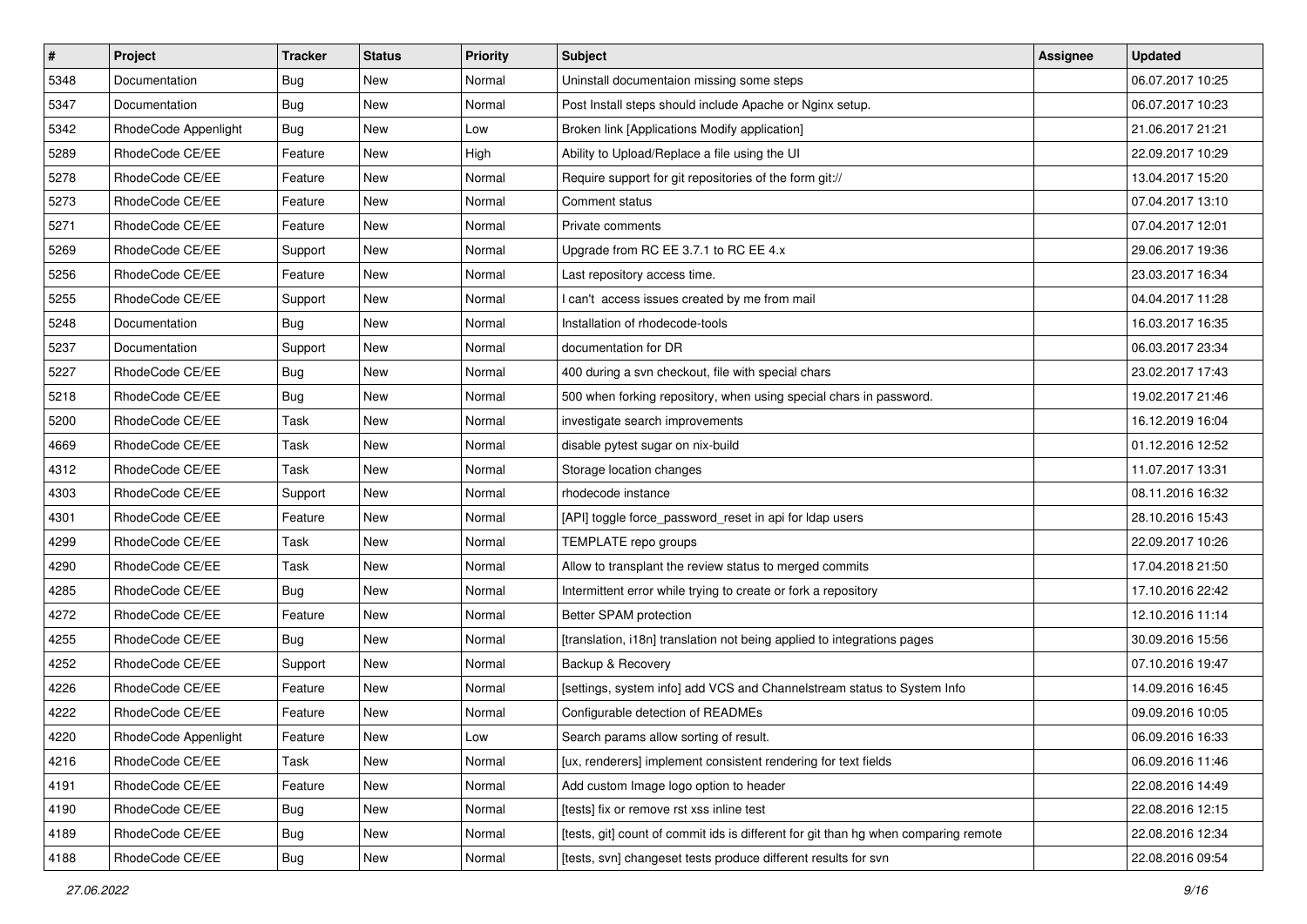| $\pmb{\#}$ | Project              | <b>Tracker</b> | <b>Status</b> | <b>Priority</b> | <b>Subject</b>                                                                                                     | <b>Assignee</b> | <b>Updated</b>   |
|------------|----------------------|----------------|---------------|-----------------|--------------------------------------------------------------------------------------------------------------------|-----------------|------------------|
| 4182       | RhodeCode CE/EE      | Feature        | New           | Normal          | add direct link from notification to corresponding PR                                                              |                 | 19.08.2016 12:35 |
| 4163       | RhodeCode CE/EE      | Task           | New           | Normal          | [ce, ee] celery refactor + upgrade                                                                                 |                 | 15.08.2016 12:32 |
| 4154       | RhodeCode CE/EE      | Bug            | New           | Low             | [ce, ee] user register via github captcha                                                                          |                 | 05.08.2016 22:51 |
| 4144       | RhodeCode CE/EE      | Feature        | New           | Normal          | [ux] improve enable/disable of notifications                                                                       |                 | 02.08.2016 17:19 |
| 4116       | RhodeCode CE/EE      | Bug            | <b>New</b>    | High            | [ee] Starting EE or running paster commands like setup-rhodecode does not work<br>without setting LC_ALL properly. |                 | 18.08.2016 21:03 |
| 4109       | RhodeCode CE/EE      | Bug            | <b>New</b>    | Normal          | [files] The "switch to commit" widget is broken after using browser back button                                    |                 | 17.04.2018 21:50 |
| 4071       | RhodeCode Appenlight | Feature        | New           | Normal          | Allow for easy out-out of assigned permissions                                                                     |                 | 05.07.2016 10:14 |
| 4064       | RhodeCode Appenlight | Feature        | New           | Normal          | Create a multiple action feature for Reports and Logs lists                                                        |                 | 30.06.2016 15:18 |
| 4063       | RhodeCode Appenlight | Feature        | <b>New</b>    | Normal          | add option to specify custom value in dashboard select                                                             |                 | 30.06.2016 15:17 |
| 4062       | RhodeCode Appenlight | Feature        | New           | Normal          | A way to see browser breakdown for an error                                                                        |                 | 30.06.2016 15:16 |
| 4061       | RhodeCode Appenlight | Feature        | New           | Normal          | Timezone for applications                                                                                          |                 | 30.06.2016 15:16 |
| 4060       | RhodeCode Appenlight | Feature        | <b>New</b>    | Normal          | Replayable requests                                                                                                |                 | 30.06.2016 15:15 |
| 4059       | RhodeCode Appenlight | Feature        | New           | Normal          | Server Monitoring                                                                                                  |                 | 30.06.2016 15:15 |
| 4057       | RhodeCode Appenlight | Feature        | <b>New</b>    | Normal          | Negation option for search filter                                                                                  |                 | 30.06.2016 15:12 |
| 4056       | RhodeCode Appenlight | Feature        | New           | Normal          | Optionally allow to filter graphs per machine in dashboard                                                         |                 | 30.06.2016 15:12 |
| 4051       | RhodeCode CE/EE      | Task           | New           | Normal          | [ux, renderering] Consistent formatting on text fields.                                                            |                 | 22.09.2017 10:27 |
| 4045       | RhodeCode CE/EE      | Task           | <b>New</b>    | Normal          | File permissions                                                                                                   |                 | 17.04.2018 21:49 |
| 4040       | RhodeCode CE/EE      | Bug            | New           | Low             | [ce, ee] logout when logged out causes 403 Cross-site request forgery detected                                     |                 | 23.06.2016 13:40 |
| 4017       | RhodeCode Appenlight | Feature        | New           | Low             | application logos need help                                                                                        |                 | 14.06.2016 11:52 |
| 3994       | RhodeCode Appenlight | Bug            | New           | Normal          | during setup, user is given option to make admin account even if one does not exist                                |                 | 08.06.2016 12:44 |
| 3990       | RhodeCode Appenlight | Bug            | New           | Normal          | some dashboard builder buttons are up against fields                                                               |                 | 07.06.2016 12:01 |
| 3987       | RhodeCode Appenlight | <b>Bug</b>     | <b>New</b>    | Normal          | adjust footer so it's consistent with the website footer                                                           |                 | 15.06.2016 10:20 |
| 3986       | RhodeCode Appenlight | Bug            | New           | Normal          | table headers should be left aligned                                                                               |                 | 07.06.2016 11:53 |
| 3980       | RhodeCode CE/EE      | Feature        | New           | Normal          | Add CI engine                                                                                                      |                 | 05.06.2016 21:32 |
| 3979       | RhodeCode CE/EE      | Feature        | <b>New</b>    | Normal          | Add kanban board                                                                                                   |                 | 05.06.2016 21:20 |
| 3978       | RhodeCode CE/EE      | Feature        | New           | Normal          | Add bug tracker                                                                                                    |                 | 05.06.2016 21:20 |
| 3977       | RhodeCode CE/EE      | Feature        | New           | Normal          | Wiki                                                                                                               |                 | 05.06.2016 21:11 |
| 3963       | RhodeCode CE/EE      | <b>Bug</b>     | New           | Normal          | [ce] Getting a newly added repo via remap/rescan via api gives no data                                             |                 | 27.05.2016 05:02 |
| 3956       | RhodeCode CE/EE      | Bug            | New           | Normal          | [ce] - svn commit with all 'None' properties (author, message, etc.)                                               |                 | 23.05.2016 17:22 |
| 3939       | RhodeCode CE/EE      | Bug            | New           | Normal          | [ux] changelog filter blank after going back in browser                                                            |                 | 18.05.2016 14:50 |
| 3923       | RhodeCode CE/EE      | <b>Bug</b>     | New           | Normal          | odd exception on running internal-code                                                                             |                 | 09.08.2016 10:54 |
| 3922       | RhodeCode CE/EE      | <b>Bug</b>     | New           | Normal          | svn backend returns different diff to git/hg backends                                                              |                 | 11.05.2016 14:29 |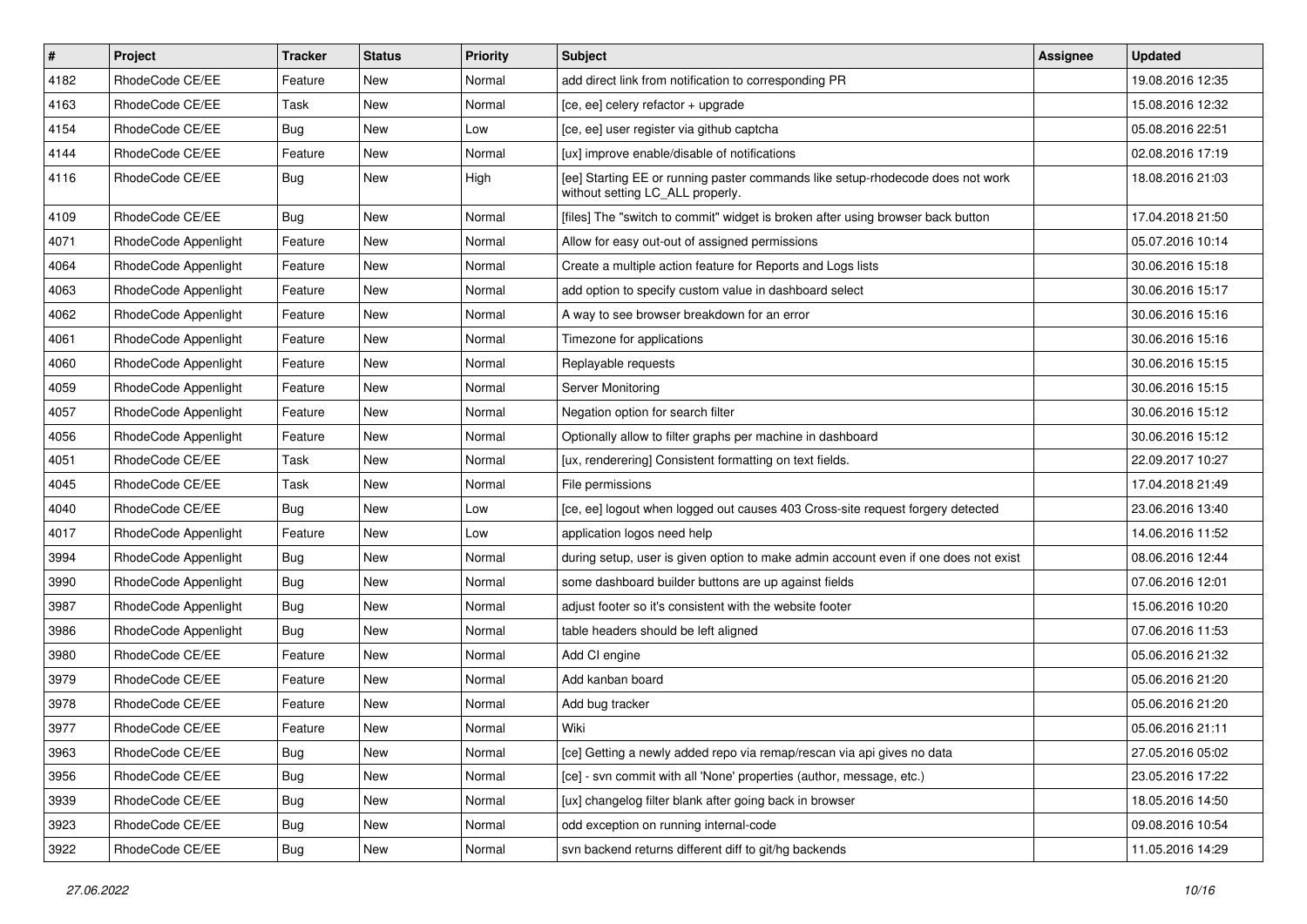| $\pmb{\#}$ | Project                | <b>Tracker</b> | <b>Status</b> | Priority | <b>Subject</b>                                                            | <b>Assignee</b> | <b>Updated</b>   |
|------------|------------------------|----------------|---------------|----------|---------------------------------------------------------------------------|-----------------|------------------|
| 3615       | RhodeCode CE/EE        | Bug            | New           | Low      | (OperationalError) too many SQL variables on admin journal page           |                 | 06.05.2016 11:45 |
| 3486       | RhodeCode CE/EE        | Feature        | New           | Normal   | expose origin of permission in perm dict for users                        |                 | 06.06.2016 10:54 |
| 3484       | RhodeCode CE/EE        | Task           | New           | Normal   | oauth: reduce required permissions for 3rd party                          |                 | 13.04.2016 12:33 |
| 3472       | RhodeCode CE/EE        | Feature        | New           | Normal   | Expose unified hooks that can be used in SSH backend                      |                 | 14.04.2016 17:54 |
| 3460       | RhodeCode CE/EE        | Feature        | <b>New</b>    | Normal   | [ux, frontend] hide "show more" button when there is nothing more to show |                 | 11.04.2016 13:37 |
| 3455       | RhodeCode CE/EE        | Feature        | New           | Normal   | [ux] commit message search should render entire commit message            |                 | 07.04.2016 17:50 |
| 3441       | RhodeCode CE/EE        | Bug            | New           | Normal   | [ux] clicking on line in file view scrolls to that line                   |                 | 05.04.2016 13:35 |
| 3440       | RhodeCode CE/EE        | Feature        | New           | Normal   | [design, ux] mock-up user interface for adding a branch/bookmark          |                 | 05.04.2016 09:21 |
| 3382       | RhodeCode CE/EE        | Bug            | New           | Normal   | download superrepo with subrepos                                          |                 | 25.03.2016 01:30 |
| 3377       | RhodeCode CE/EE        | Task           | New           | Normal   | extra fields types extensions                                             |                 | 24.03.2016 15:23 |
| 3376       | RhodeCode CE/EE        | Task           | New           | Normal   | Repo action plugins                                                       |                 | 24.03.2016 15:21 |
| 3373       | RhodeCode CE/EE        | Feature        | New           | Normal   | Allow to create Bookmarks and Branches from UI                            |                 | 05.04.2016 09:21 |
| 3364       | RhodeCode CE/EE        | Support        | New           | High     | Allow Specifying the Commit Message for Pull Request Merges               |                 | 17.04.2018 21:51 |
| 3362       | RhodeCode CE/EE        | Task           | New           | Normal   | auth-plugins, indicate visually that plugin is turned on but NOT enabled  |                 | 22.03.2016 19:03 |
| 3351       | RhodeCode CE/EE        | Bug            | New           | Normal   | Duplicate IP whitelist entry shows error flash                            |                 | 21.03.2016 15:54 |
| 3334       | RhodeCode CE/EE        | <b>Bug</b>     | New           | Normal   | Attempt to edit .coveragerc through the online file editor                |                 | 17.03.2016 13:49 |
| 3333       | <b>RhodeCode Tools</b> | Task           | New           | Normal   | Create rhodecode-tools backup command for backup of RhodeCode Enterprise  |                 | 17.03.2016 12:43 |
| 3332       | RhodeCode CE/EE        | Support        | <b>New</b>    | Normal   | LDAP settings page: Add button "test connection"                          |                 | 17.03.2016 10:23 |
| 3261       | RhodeCode CE/EE        | Task           | New           | Normal   | mousetrap.js bump to latest 1.5.X version                                 |                 | 17.03.2016 12:52 |
| 3260       | RhodeCode CE/EE        | Task           | New           | Normal   | api: expose get_repo_node method                                          |                 | 17.03.2016 12:56 |
| 3250       | RhodeCode CE/EE        | Bug            | New           | Normal   | Posting a comment message is very slow !                                  |                 | 17.03.2016 12:57 |
| 3022       | RhodeCode CE/EE        | Bug            | New           | Normal   | SVN support with repositories groups                                      |                 | 26.07.2016 18:25 |
| 2944       | RhodeCode CE/EE        | Task           | <b>New</b>    | Normal   | Bump gunicorn to 19.4 version                                             |                 | 17.03.2016 12:58 |
| 2882       | RhodeCode CE/EE        | Feature        | New           | Normal   | Bulk comment submit                                                       |                 | 17.03.2016 17:50 |
| 2844       | RhodeCode CE/EE        | Task           | New           | Normal   | Update Bcrypt to a maintained version                                     |                 | 17.02.2018 20:37 |
| 1457       | RhodeCode CE/EE        | Feature        | New           | Normal   | add allow permissions inheritance on repo groups                          |                 | 22.09.2017 10:27 |
| 737        | Documentation          | Task           | New           | Normal   | What is an extra field and how do you add it?                             |                 | 01.07.2016 14:15 |
| 148        | RhodeCode CE/EE        | Feature        | New           | Normal   | [comments] Add per file and multiline comments in a changeset             |                 | 25.05.2016 10:20 |
| 5533       | RhodeCode Control      | Feature        | In Progress   | Normal   | Support busybox tar                                                       |                 | 09.02.2019 22:09 |
| 5399       | RhodeCode CE/EE        | Bug            | In Progress   | High     | Issues with Git LFS integration                                           |                 | 07.07.2019 22:21 |
| 5316       | RhodeCode CE/EE        | Feature        | In Progress   | Normal   | UI should provide checkout URL for a SVN path                             |                 | 06.11.2017 21:59 |
| 3967       | RhodeCode CE/EE        | Support        | In Progress   | Normal   | Server 500 error                                                          |                 | 11.08.2016 13:39 |
| 3504       | RhodeCode CE/EE        | Task           | In Progress   | Normal   | [routing] Move static assets under a common prefix                        |                 | 19.07.2016 12:27 |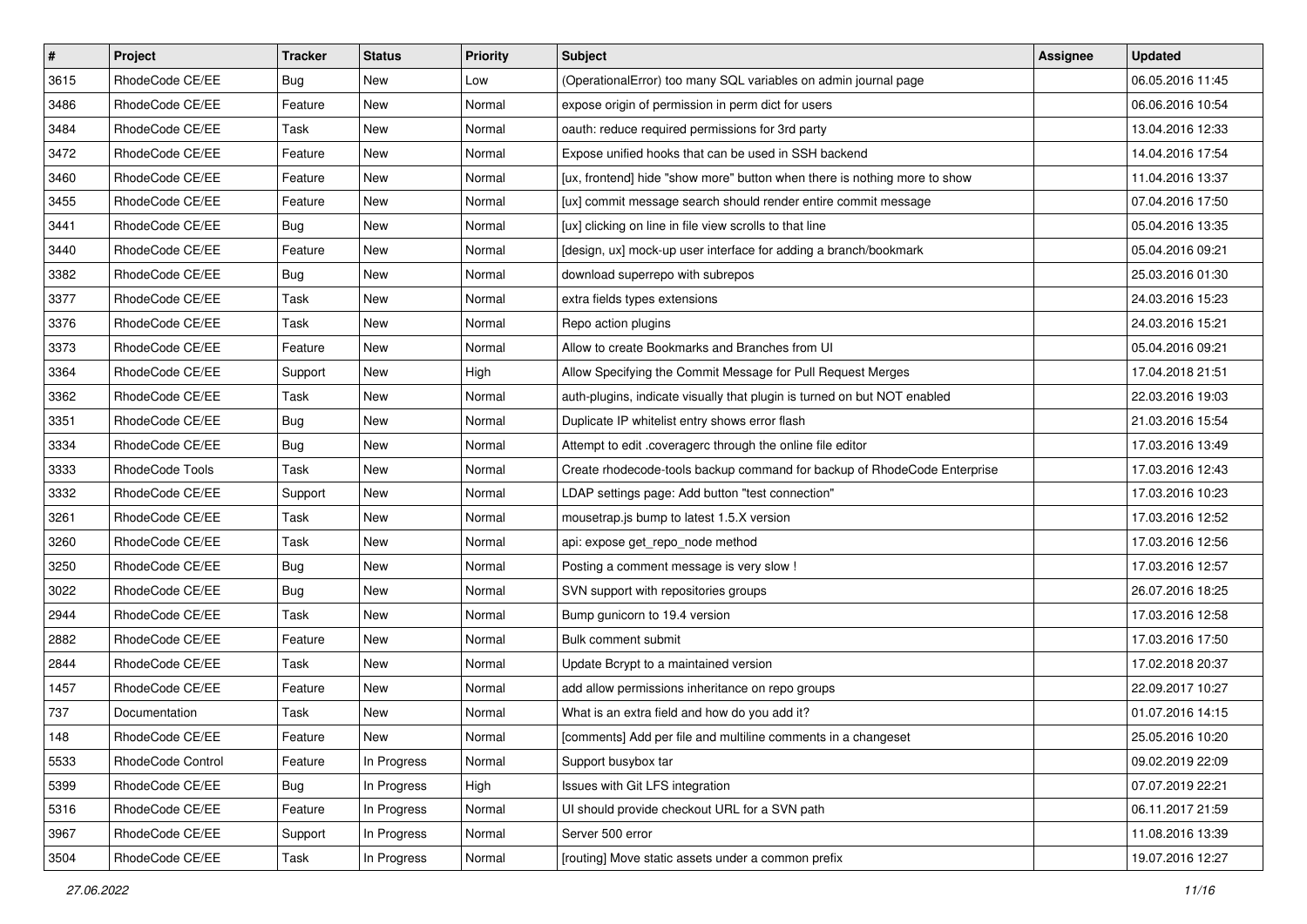| $\pmb{\#}$ | <b>Project</b>  | <b>Tracker</b> | <b>Status</b> | <b>Priority</b> | Subject                                                                                                                              | Assignee | <b>Updated</b>   |
|------------|-----------------|----------------|---------------|-----------------|--------------------------------------------------------------------------------------------------------------------------------------|----------|------------------|
| 5669       | RhodeCode CE/EE | <b>Bug</b>     | Resolved      | Normal          | Mercurial commit messages doesn't show cyrillic symbols                                                                              |          | 01.10.2021 10:39 |
| 5656       | RhodeCode CE/EE | Bug            | Resolved      | Normal          | Error for branch permission page                                                                                                     |          | 30.04.2021 08:53 |
| 5655       | RhodeCode CE/EE | Bug            | Resolved      | Normal          | New public gist's id is always auto generated                                                                                        |          | 01.07.2021 12:06 |
| 5652       | RhodeCode CE/EE | Bug            | Resolved      | Normal          | Pull Requests: when title and descriptions contains character [] {} and () index out of<br>bound when attempting to comment/approve. |          | 30.04.2021 08:53 |
| 5651       | RhodeCode CE/EE | Bug            | Resolved      | Normal          | Pull requests can get stuck if the diff is too large (it was created by mistake but we<br>can't open it to delete it)                |          | 30.04.2021 08:53 |
| 5643       | RhodeCode CE/EE | Feature        | Resolved      | Low             | jump to bottom of review                                                                                                             |          | 30.04.2021 08:53 |
| 5642       | RhodeCode CE/EE | Feature        | Resolved      | Normal          | pull request version column in commit list                                                                                           |          | 30.04.2021 08:53 |
| 5636       | RhodeCode CE/EE | <b>Bug</b>     | Resolved      | High            | Remap and Rescan 500 Internal Server Error                                                                                           |          | 30.04.2021 08:53 |
| 5635       | RhodeCode CE/EE | Feature        | Resolved      | Normal          | Remember column sorted by of the "Pull Requests You Participate In" table                                                            |          | 30.11.2020 22:30 |
| 5634       | RhodeCode CE/EE | <b>Bug</b>     | Resolved      | Normal          | Quick Search Toolbar bugs out if pull request contains unicode double quote<br>character "                                           |          | 12.10.2020 23:13 |
| 5633       | RhodeCode CE/EE | Bug            | Resolved      | Normal          | Moderately large pull requests fail because inefficient use of reviewer_data_json<br>column in pull requests table                   |          | 12.10.2020 23:13 |
| 5623       | RhodeCode CE/EE | Bug            | Resolved      | Normal          | Credentials for remote repository URL leaking in Repository Header                                                                   |          | 22.07.2020 00:47 |
| 5622       | RhodeCode CE/EE | <b>Bug</b>     | Resolved      | High            | Upgrade from 4.18.3 to 4.19.3 broke all PRs                                                                                          |          | 28.07.2020 16:44 |
| 5621       | RhodeCode CE/EE | Bug            | Resolved      | Urgent          | LDAP + User Groups authentication plugin not working after upgrade to 4.19.x                                                         |          | 15.06.2020 17:56 |
| 5620       | RhodeCode CE/EE | Bug            | Resolved      | Normal          | Regression of mail rendering in Thunderbird                                                                                          |          | 15.06.2020 16:45 |
| 5619       | RhodeCode CE/EE | <b>Bug</b>     | Resolved      | Normal          | Setting Landing Commit to SVN Trunk results in Files tab hitting a 404                                                               |          | 04.06.2020 23:51 |
| 5614       | RhodeCode CE/EE | Feature        | Resolved      | Normal          | Show context function name in hg diffs                                                                                               |          | 23.04.2020 13:43 |
| 5611       | RhodeCode CE/EE | Feature        | Resolved      | Normal          | Add information "is the pull request up to date?" in the PR page                                                                     |          | 03.10.2021 23:24 |
| 5609       | RhodeCode CE/EE | Support        | Resolved      | Normal          | Change git diff algorithm                                                                                                            |          | 31.03.2020 22:08 |
| 5605       | RhodeCode CE/EE | Bug            | Resolved      | Normal          | Cannot set subversion compatibility to 1.10                                                                                          |          | 30.03.2020 17:27 |
| 5603       | RhodeCode CE/EE | Feature        | Resolved      | Normal          | Code search - highlight matching search terms                                                                                        |          | 30.03.2020 11:16 |
| 5601       | RhodeCode CE/EE | Feature        | Resolved      | Normal          | Default navigation should be by branch name not commit id                                                                            |          | 04.06.2020 23:51 |
| 5596       | RhodeCode CE/EE | Bug            | Resolved      | Normal          | Pull Request duplicated after description edit                                                                                       |          | 14.04.2020 13:28 |
| 5594       | RhodeCode CE/EE | Bug            | Resolved      | Normal          | Credentials in Repository Settings for Pull requests are exposed                                                                     |          | 28.05.2020 20:25 |
| 5585       | RhodeCode CE/EE | Feature        | Resolved      | Normal          | Minimize downtime on rccontrol upgrade                                                                                               |          | 27.03.2020 09:45 |
| 5583       | RhodeCode CE/EE | Feature        | Resolved      | Normal          | rcextensions hook for pull request comment                                                                                           |          | 23.04.2020 13:42 |
| 5575       | RhodeCode CE/EE | Bug            | Resolved      | Low             | Filtering username containing '-' does not work in Admin audit log panel                                                             |          | 20.01.2020 10:04 |
| 5574       | RhodeCode CE/EE | Feature        | Resolved      | Normal          | hg: Information for external hooks                                                                                                   |          | 30.07.2020 15:40 |
| 5573       | RhodeCode CE/EE | <b>Bug</b>     | Resolved      | Normal          | Wrong notification Base Url for Email-Integrations                                                                                   |          | 16.01.2020 08:53 |
| 5571       | RhodeCode CE/EE | Bug            | Resolved      | Normal          | redmine does not work with firefox any more                                                                                          |          | 25.10.2019 12:38 |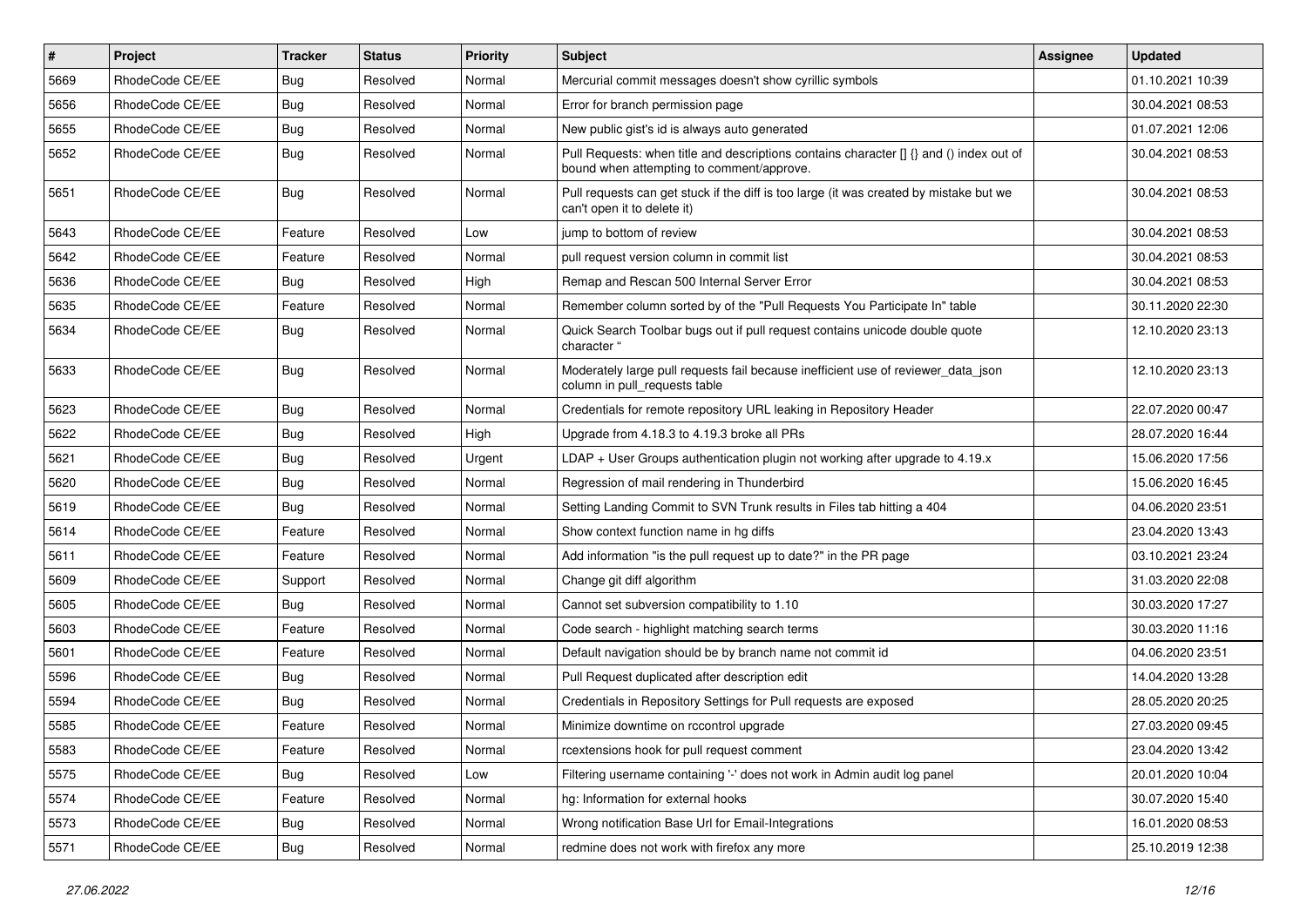| $\vert$ # | Project         | Tracker    | <b>Status</b> | <b>Priority</b> | Subject                                                                                                                           | Assignee | <b>Updated</b>   |
|-----------|-----------------|------------|---------------|-----------------|-----------------------------------------------------------------------------------------------------------------------------------|----------|------------------|
| 5569      | RhodeCode CE/EE | Bug        | Resolved      | Normal          | SshWrapper error                                                                                                                  |          | 21.01.2020 02:02 |
| 5567      | RhodeCode CE/EE | <b>Bug</b> | Resolved      | High            | Error after PR was updated                                                                                                        |          | 20.01.2020 10:04 |
| 5561      | RhodeCode CE/EE | <b>Bug</b> | Resolved      | Normal          | PR diff doesn't update when target changes                                                                                        |          | 21.05.2020 11:53 |
| 5560      | RhodeCode CE/EE | Bug        | Resolved      | High            | Check all permission API function to flush caches for auth perms                                                                  |          | 08.06.2021 23:56 |
| 5558      | RhodeCode CE/EE | <b>Bug</b> | Resolved      | Low             | Commit compare window covers text                                                                                                 |          | 08.07.2019 18:12 |
| 5557      | RhodeCode CE/EE | <b>Bug</b> | Resolved      | Normal          | Consider removing slashes from the RSS feed names                                                                                 |          | 31.10.2019 19:54 |
| 5555      | RhodeCode CE/EE | Bug        | Resolved      | Normal          | Making Repository Public does not update the Default User Permissions                                                             |          | 28.05.2020 20:26 |
| 5554      | RhodeCode CE/EE | Support    | Resolved      | Normal          | How to increase number of commits shown in pagination on dashboard and<br>changelog                                               |          | 21.01.2020 02:08 |
| 5546      | RhodeCode CE/EE | Support    | Resolved      | Normal          | experiments with mercurial 4.9                                                                                                    |          | 26.03.2019 09:23 |
| 5544      | RhodeCode CE/EE | Support    | Resolved      | Normal          | Use of authentication token with LDAP account results in account lockout when max<br>bad password attempts are configured in LDAP |          | 27.02.2019 10:09 |
| 5537      | RhodeCode CE/EE | Task       | Resolved      | Normal          | Add owner to create_pull_request API                                                                                              |          | 28.02.2019 13:52 |
| 5536      | RhodeCode CE/EE | Feature    | Resolved      | Low             | Ability to disable server-side SSH key generation                                                                                 |          | 28.02.2019 13:52 |
| 5530      | RhodeCode CE/EE | <b>Bug</b> | Resolved      | Normal          | Email integration has incorrect url                                                                                               |          | 09.02.2019 10:33 |
| 5528      | RhodeCode CE/EE | <b>Bug</b> | Resolved      | High            | Empty Unicode file causes the PR to return HTTP 500                                                                               |          | 28.02.2019 13:52 |
| 5522      | RhodeCode CE/EE | <b>Bug</b> | Resolved      | Low             | vcsserver fails when url contains extra "/"                                                                                       |          | 28.02.2019 13:52 |
| 5521      | RhodeCode CE/EE | Bug        | Resolved      | Normal          | Proxing SVN http requests does not work when using prefix for rhodecode.                                                          |          | 28.02.2019 13:52 |
| 5520      | RhodeCode CE/EE | Feature    | Resolved      | Normal          | Show the head commits shas when the merge is prevented due to multiple heads                                                      |          | 28.02.2019 13:52 |
| 5518      | RhodeCode CE/EE | Bug        | Resolved      | Normal          | Zero-sized files in /rhodecode/config/rcextensions/examples                                                                       |          | 21.01.2020 02:18 |
| 5517      | RhodeCode CE/EE | Bug        | Resolved      | Urgent          | Problem with upgrading to Community-4.15                                                                                          |          | 11.12.2018 06:32 |
| 5515      | RhodeCode CE/EE | <b>Bug</b> | Resolved      | Normal          | PR default reviewer is incorrect                                                                                                  |          | 28.02.2019 13:52 |
| 5513      | RhodeCode CE/EE | Bug        | Resolved      | High            | Gist: GitHub flavoured markdown gist creation fails                                                                               |          | 07.07.2019 22:21 |
| 5507      | RhodeCode CE/EE | <b>Bug</b> | Resolved      | Normal          | Markdown rendering needs improvement                                                                                              |          | 15.08.2019 15:40 |
| 5505      | RhodeCode CE/EE | <b>Bug</b> | Resolved      | Normal          | Notification emails from RhodeCode is garbled in Outlook 2016 web client                                                          |          | 07.12.2018 09:49 |
| 5502      | RhodeCode CE/EE | <b>Bug</b> | Resolved      | High            | 500 error when using multiple custom branch permissions                                                                           |          | 07.12.2018 09:49 |
| 5490      | RhodeCode CE/EE | <b>Bug</b> | Resolved      | Normal          | Changes to repo group permissions via API are not audit logged                                                                    |          | 28.02.2019 13:52 |
| 5489      | RhodeCode CE/EE | <b>Bug</b> | Resolved      | High            | grant_user_permission_to_repo_group API call fails to set permissions on child<br>repos                                           |          | 11.07.2018 09:57 |
| 5482      | RhodeCode CE/EE | Bug        | Resolved      | Normal          | Changing a repo's 'Remote pull uri' in its Settings fails with 'No repo type specified'                                           |          | 31.10.2018 08:37 |
| 5469      | RhodeCode CE/EE | Feature    | Resolved      | Normal          | elastisearch > 2.x not supported ?                                                                                                |          | 21.01.2020 02:19 |
| 5461      | RhodeCode CE/EE | Bug        | Resolved      | Normal          | Changes to user group permissions via API are not audit logged                                                                    |          | 30.08.2018 09:47 |
| 5457      | RhodeCode CE/EE | Bug        | Resolved      | Normal          | Internal server error on full-text search settings page with Elasticsearch                                                        |          | 16.04.2018 09:08 |
| 5444      | RhodeCode CE/EE | Bug        | Resolved      | Normal          | Error while creating a pull request on a Mercurial repository                                                                     |          | 17.04.2018 22:29 |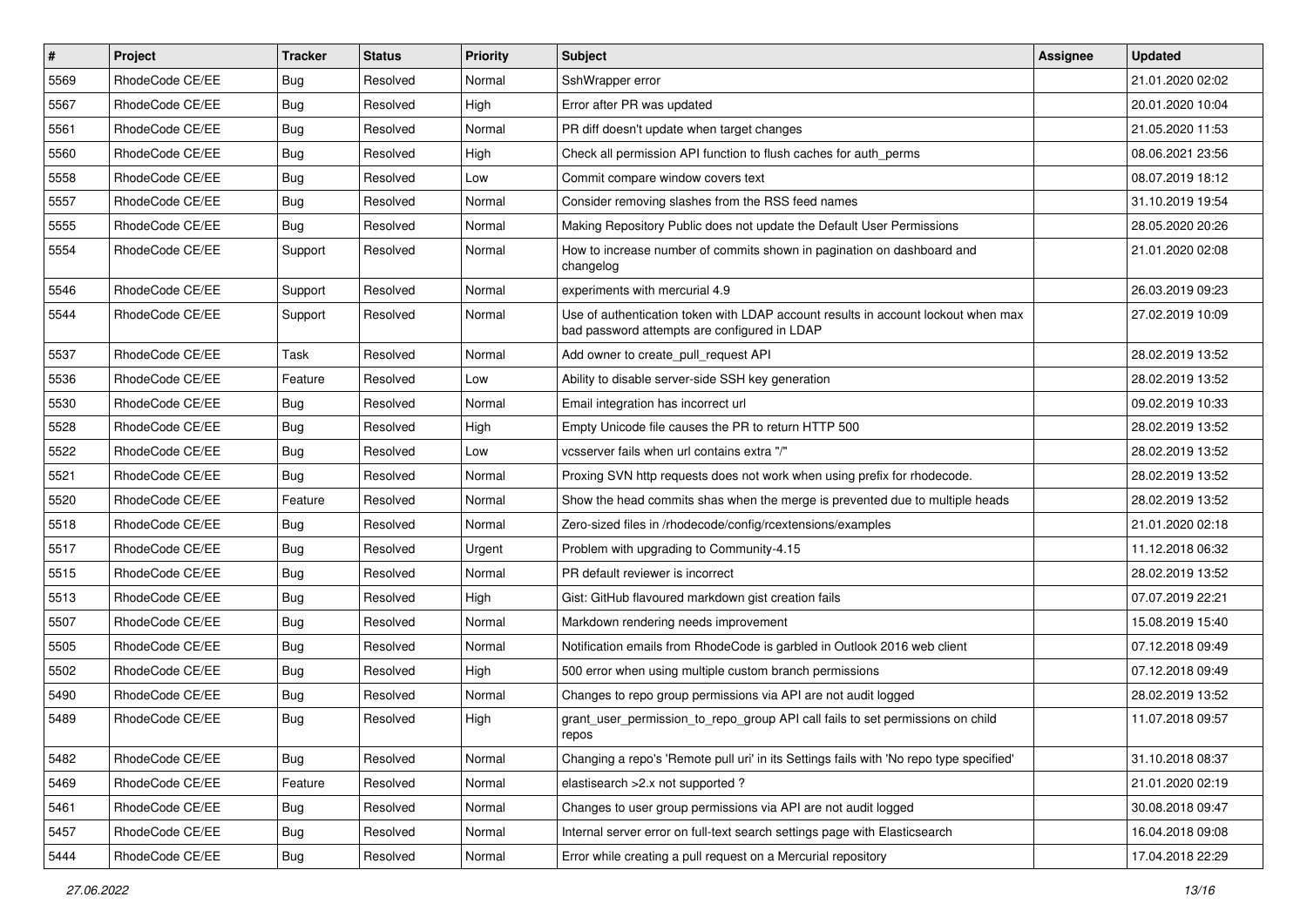| $\overline{\boldsymbol{H}}$ | <b>Project</b>  | <b>Tracker</b> | <b>Status</b> | Priority  | <b>Subject</b>                                                                    | Assignee | <b>Updated</b>   |
|-----------------------------|-----------------|----------------|---------------|-----------|-----------------------------------------------------------------------------------|----------|------------------|
| 5436                        | RhodeCode CE/EE | <b>Bug</b>     | Resolved      | High      | Unable To Open Pull Request in 4.11.2                                             |          | 14.02.2018 11:14 |
| 5434                        | RhodeCode CE/EE | Bug            | Resolved      | Immediate | Locale problem                                                                    |          | 01.10.2021 09:51 |
| 5433                        | RhodeCode CE/EE | Bug            | Resolved      | High      | RhodeCode Community 4.11 doesn't handle HG largefiles extension                   |          | 01.02.2018 20:08 |
| 5423                        | Documentation   | Support        | Resolved      | Normal    | API-Documentation for Method "create repo group" faulty                           |          | 22.01.2018 16:23 |
| 5412                        | RhodeCode CE/EE | <b>Bug</b>     | Resolved      | Normal    | Webhook for "pullrequest commented" event returns incomplete data                 |          | 27.02.2018 18:00 |
| 5408                        | Documentation   | Task           | Resolved      | Low       | Upate nginx documentation for non standard SSL port                               |          | 12.07.2018 23:21 |
| 5396                        | RhodeCode CE/EE | Feature        | Resolved      | Normal    | Merge state with shadow repo should be created during pull request                |          | 12.10.2017 21:57 |
| 5395                        | RhodeCode CE/EE | Support        | Resolved      | Normal    | Svn protocols and performance                                                     |          | 04.04.2019 18:08 |
| 5391                        | RhodeCode CE/EE | Task           | Resolved      | High      | Secure Email change                                                               |          | 17.04.2018 21:50 |
| 5381                        | RhodeCode CE/EE | Bug            | Resolved      | Normal    | Email integration changeset links invalid                                         |          | 06.09.2017 12:29 |
| 5380                        | RhodeCode CE/EE | Bug            | Resolved      | Normal    | repo commits pageintion error                                                     |          | 06.09.2017 19:16 |
| 5379                        | RhodeCode CE/EE | Bug            | Resolved      | Normal    | Journal RSS feed errors                                                           |          | 01.09.2017 16:40 |
| 5376                        | RhodeCode CE/EE | Bug            | Resolved      | Normal    | error: pretxnchangegroup.acl hook failed: acl: user "" denied on branch "default" |          | 16.08.2017 19:45 |
| 5375                        | RhodeCode CE/EE | Support        | Resolved      | Normal    | How do I configure "Go to" to just search repository names?                       |          | 16.08.2017 18:00 |
| 5343                        | RhodeCode CE/EE | Task           | Resolved      | Normal    | SSH key management and SSH support                                                |          | 18.08.2017 23:50 |
| 5337                        | RhodeCode CE/EE | Bug            | Resolved      | Normal    | Possible memory leak after few Git Pull Requests                                  |          | 08.08.2017 13:08 |
| 5321                        | RhodeCode CE/EE | Feature        | Resolved      | Normal    | Audit logs                                                                        |          | 21.06.2017 12:49 |
| 5304                        | RhodeCode CE/EE | <b>Bug</b>     | Resolved      | Normal    | Email template not correct                                                        |          | 31.10.2018 08:36 |
| 5297                        | RhodeCode CE/EE | Bug            | Resolved      | Normal    | Locale fails on a SuSE system                                                     |          | 31.10.2018 08:36 |
| 5277                        | RhodeCode CE/EE | Bug            | Resolved      | Normal    | table id=user list table - Ajax error                                             |          | 13.04.2017 01:04 |
| 5272                        | RhodeCode CE/EE | Feature        | Resolved      | Normal    | Pull Request checklist                                                            |          | 21.01.2020 02:09 |
| 5266                        | RhodeCode CE/EE | Bug            | Resolved      | Normal    | Validate if changes in target branches get's propagated on Pull request updates   |          | 05.04.2017 18:10 |
| 5265                        | RhodeCode CE/EE | Task           | Resolved      | Normal    | Enable phases support                                                             |          | 11.05.2017 11:10 |
| 5259                        | RhodeCode CE/EE | Bug            | Resolved      | Normal    | user-journal storage changes                                                      |          | 12.04.2017 00:04 |
| 5235                        | RhodeCode CE/EE | Task           | Resolved      | Normal    | relative image support                                                            |          | 10.03.2017 23:37 |
| 5229                        | RhodeCode CE/EE | Task           | Resolved      | Normal    | add support for https://clipboardjs.com/                                          |          | 21.01.2020 02:19 |
| 5225                        | RhodeCode CE/EE | Task           | Resolved      | Normal    | add tag of author/contribitor to comments                                         |          | 11.05.2017 11:10 |
| 5221                        | RhodeCode CE/EE | Task           | Resolved      | Normal    | Missing comment type in emails                                                    |          | 19.02.2017 21:46 |
| 5213                        | RhodeCode CE/EE | Bug            | Resolved      | Normal    | Fixing Apache Proxy timeout issues                                                |          | 14.02.2017 09:44 |
| 5210                        | RhodeCode CE/EE | Bug            | Resolved      | Normal    | webook problems                                                                   |          | 13.02.2017 19:43 |
| 5207                        | RhodeCode CE/EE | Task           | Resolved      | Low       | Release 4.6.1                                                                     |          | 13.02.2017 18:04 |
| 5203                        | RhodeCode CE/EE | Task           | Resolved      | Normal    | optimise large repos speed                                                        |          | 08.09.2017 16:10 |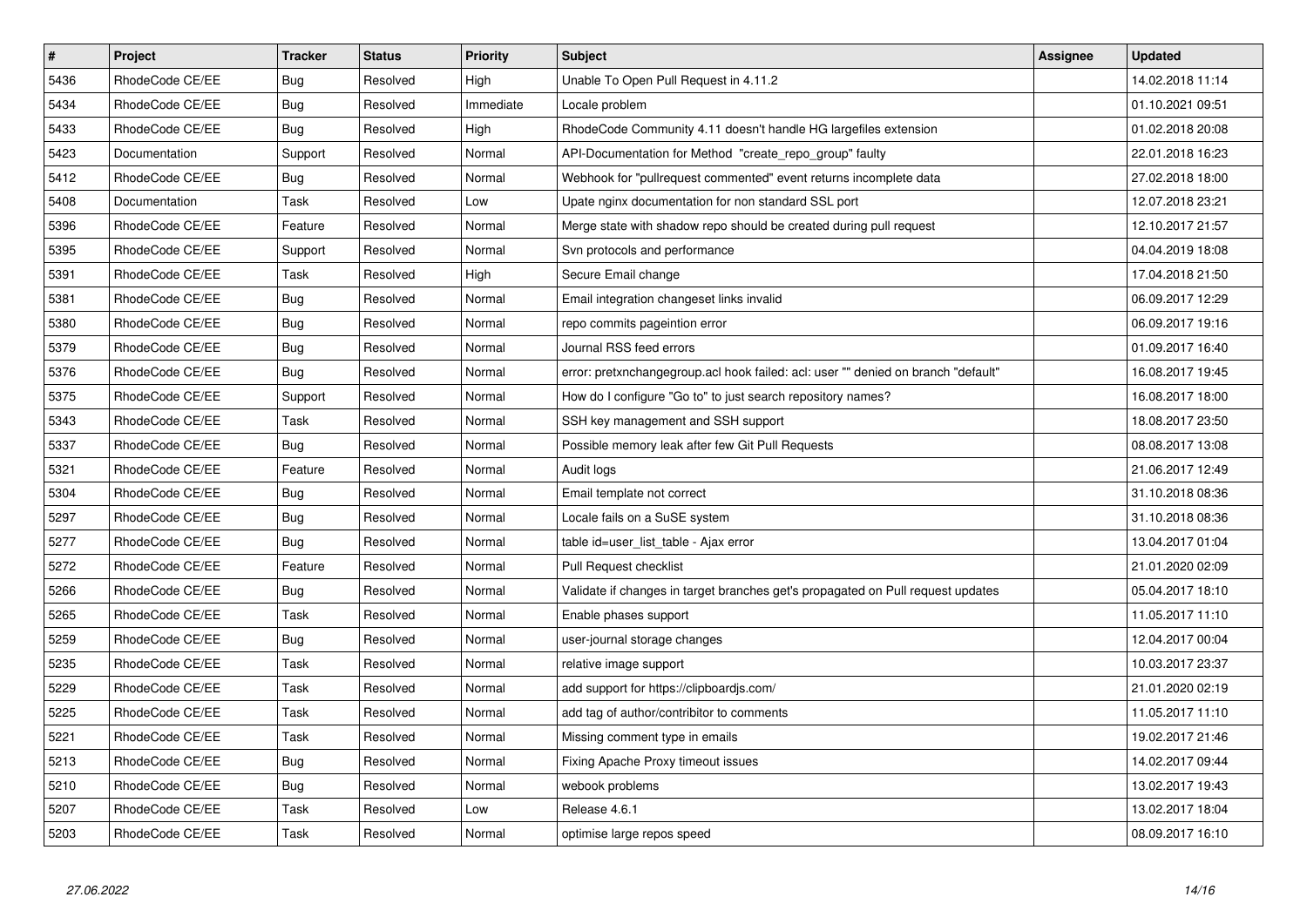| $\pmb{\#}$ | Project         | <b>Tracker</b> | <b>Status</b> | <b>Priority</b> | Subject                                                                                               | <b>Assignee</b> | <b>Updated</b>   |
|------------|-----------------|----------------|---------------|-----------------|-------------------------------------------------------------------------------------------------------|-----------------|------------------|
| 5202       | RhodeCode CE/EE | Task           | Resolved      | Normal          | run git gc and git repack on GIT repos when we have a scheduler via celery in<br>pyramid              |                 | 04.12.2017 20:49 |
| 5201       | RhodeCode CE/EE | Task           | Resolved      | Normal          | API: implement describe-methods                                                                       |                 | 13.02.2017 15:57 |
| 5198       | RhodeCode CE/EE | Task           | Resolved      | Normal          | remove pyro4 from enterprise                                                                          |                 | 07.02.2017 19:28 |
| 5187       | RhodeCode CE/EE | Feature        | Resolved      | Normal          | changelog dynamic loading of commits                                                                  |                 | 12.06.2018 12:31 |
| 5184       | RhodeCode CE/EE | Task           | Resolved      | Normal          | bump pyramid to 1.7.X                                                                                 |                 | 06.02.2017 21:50 |
| 5164       | RhodeCode CE/EE | Bug            | Resolved      | Normal          | non-web calls are leaking session objects                                                             |                 | 13.01.2017 01:30 |
| 5153       | Documentation   | Bug            | Resolved      | Normal          | Documentation: /tmp permissions                                                                       |                 | 04.01.2017 13:02 |
| 4678       | RhodeCode CE/EE | Task           | Resolved      | Normal          | Release 4.5.2                                                                                         |                 | 19.12.2016 17:32 |
| 4677       | RhodeCode CE/EE | Support        | Resolved      | High            | API get_repo_refs not working?                                                                        |                 | 19.12.2016 11:46 |
| 4676       | RhodeCode CE/EE | <b>Bug</b>     | Resolved      | Normal          | Some admin passwords can make installation fail                                                       |                 | 16.12.2016 16:16 |
| 4675       | RhodeCode CE/EE | Bug            | Resolved      | Normal          | Disk free inodes are displayed incorrectly                                                            |                 | 13.12.2016 22:41 |
| 4666       | RhodeCode CE/EE | Task           | Resolved      | Normal          | Bump git and mercurial to latest versions                                                             |                 | 02.12.2016 19:01 |
| 4306       | RhodeCode CE/EE | Bug            | Resolved      | Normal          | Issue to push file with character # on a SVN                                                          |                 | 03.04.2017 16:44 |
| 4305       | RhodeCode CE/EE | Task           | Resolved      | Normal          | Meta-tagging could be excluded from limit                                                             |                 | 09.11.2016 19:27 |
| 4304       | RhodeCode CE/EE | Bug            | Resolved      | High            | Search: Internal Server Error                                                                         |                 | 26.11.2016 16:26 |
| 4283       | RhodeCode CE/EE | Task           | Resolved      | Normal          | bump whoosh to 2.7.4 release                                                                          |                 | 13.12.2016 21:08 |
| 4274       | RhodeCode CE/EE | Bug            | Resolved      | Normal          | 500 error when push big objects                                                                       |                 | 13.02.2017 19:53 |
| 4266       | RhodeCode CE/EE | Bug            | Resolved      | Normal          | Error 500 on integrations page after setting up Webhook                                               |                 | 17.10.2016 15:35 |
| 4235       | RhodeCode CE/EE | Task           | Resolved      | High            | Support GIT LFS server                                                                                |                 | 23.03.2017 17:24 |
| 4227       | RhodeCode CE/EE | Support        | Resolved      | Normal          | VBScript files detected as text/plain - no syntax highlighting                                        |                 | 14.09.2016 22:38 |
| 4207       | RhodeCode CE/EE | Feature        | Resolved      | Normal          | Support for obsolescence markers in changelog UI                                                      |                 | 19.05.2017 16:14 |
| 4206       | RhodeCode CE/EE | Bug            | Resolved      | High            | Error creating SVN groups                                                                             |                 | 15.09.2016 13:24 |
| 4192       | RhodeCode CE/EE | Feature        | Resolved      | Normal          | [ce, ee] slack/hipchat integrations group commits by branch pushed                                    |                 | 09.09.2016 19:01 |
| 4169       | RhodeCode CE/EE | Task           | Resolved      | Normal          | re-architecture celery support                                                                        |                 | 17.11.2017 19:21 |
| 4166       | RhodeCode CE/EE | Bug            | Resolved      | Urgent          | [ce] Rhodecode crashing after MySQL error                                                             |                 | 23.08.2016 23:35 |
| 4151       | RhodeCode CE/EE | Task           | Resolved      | Normal          | [packaging] Subversion to current 1.9.X                                                               |                 | 09.09.2016 10:18 |
| 4140       | RhodeCode CE/EE | Task           | Resolved      | Normal          | Check middleware chain status, and Verify that special middleware is catching<br>exceptions correctly |                 | 23.08.2016 12:13 |
| 4108       | RhodeCode CE/EE | Task           | Resolved      | Normal          | Release 4.2.2                                                                                         |                 | 14.10.2016 13:08 |
| 4090       | RhodeCode CE/EE | <b>Bug</b>     | Resolved      | Normal          | test ticket                                                                                           |                 | 09.03.2021 20:39 |
| 4089       | RhodeCode CE/EE | Bug            | Resolved      | Normal          | svn repository does not exist                                                                         |                 | 12.06.2018 12:29 |
| 4081       | RhodeCode CE/EE | Support        | Resolved      | Normal          | Receiving server 500 error when trying to clone repo from windows client using<br>eclipse             |                 | 12.07.2016 14:30 |